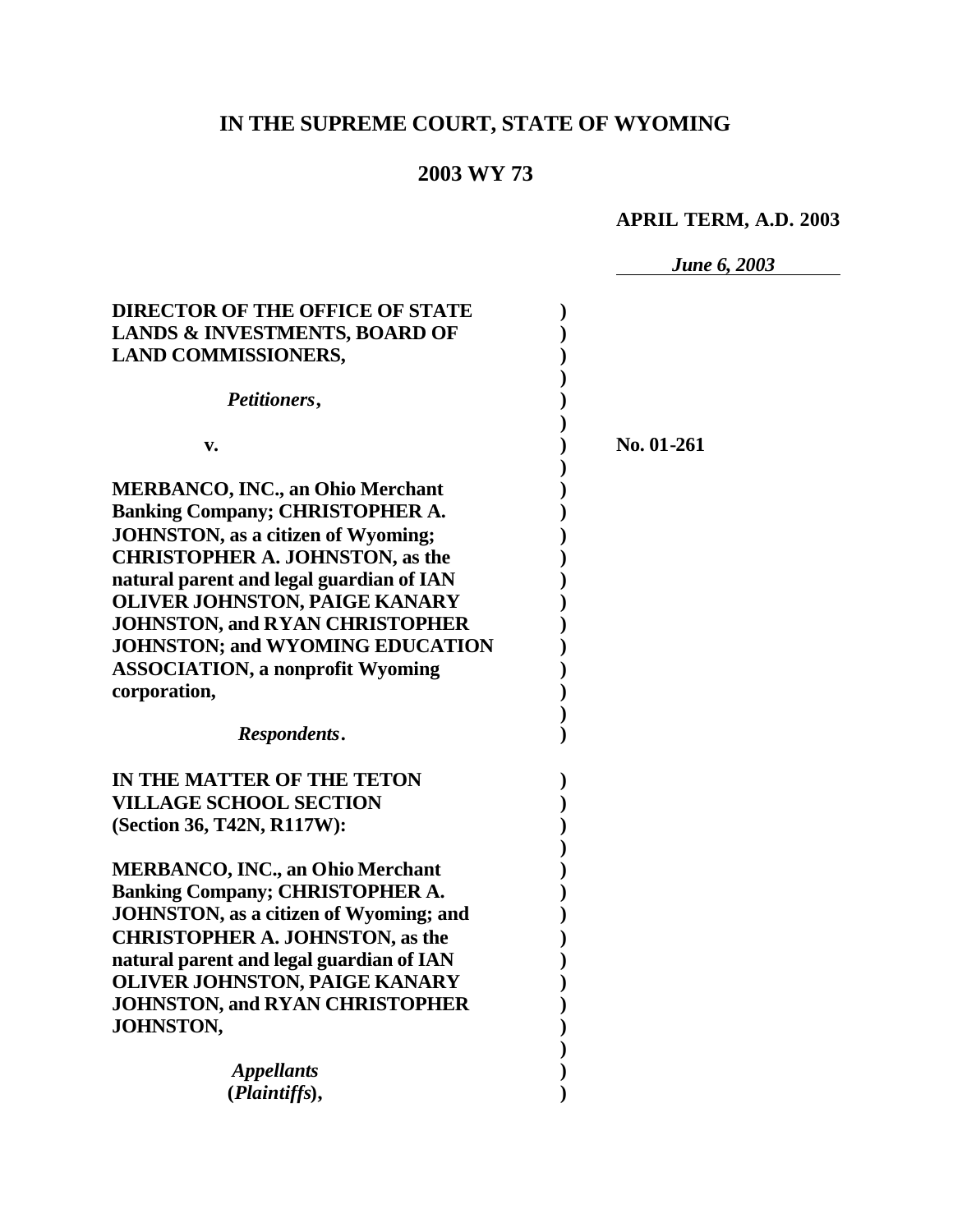| and                                      |             |
|------------------------------------------|-------------|
| WYOMING EDUCATION ASSOCIATION,           |             |
| a nonprofit Wyoming corporation,         |             |
| <i><b>Appellant</b></i>                  |             |
| (Intervening Plaintiff),                 |             |
|                                          |             |
| v.                                       | $No. 02-18$ |
| <b>DIRECTOR OF THE OFFICE OF STATE</b>   |             |
| <b>LANDS &amp; INVESTMENTS, BOARD OF</b> |             |
| <b>LAND COMMISSIONERS, and SNAKE</b>     |             |
| <b>RIVER ASSOCIATES,</b>                 |             |
|                                          |             |
| <i>Appellees</i>                         |             |
| (Defendants).                            |             |

**Case No. 01-261** *Original Proceeding: Writ of Review*

**Case No. 02-18** *Reserved Questions from the District Court of Teton County* **The Honorable Dan Spangler, Judge**

*Representing Office of State Lands & Investments and Board of Land Commissioners:* **Hoke MacMillan, Attorney General; Michael L. Hubbard, Deputy Attorney General; and Nancy E. Vehr, Assistant Attorney General**

*Representing Merbanco and the Johnstons:*

**Rosemary J. Beless, Douglas B. Cannon, and Robert A. Garda, Jr. of Fabian & Clendenin, Salt Lake City, Utah; and Katherine Mead of Mead & Mead, Jackson, Wyoming** 

*Representing Snake River Associates:*

**William P. Schwartz of Ranck, Schwartz & Day, LLC, Jackson, Wyoming; and William J. Thomson, II and Randall B. Reed of Dray, Thomson & Dyekman, P.C., Cheyenne, Wyoming**

*Representing Wyoming Education Association:*

**Patrick E. Hacker and Gregory P. Hacker of Patrick E. Hacker, P.C., Cheyenne, Wyoming**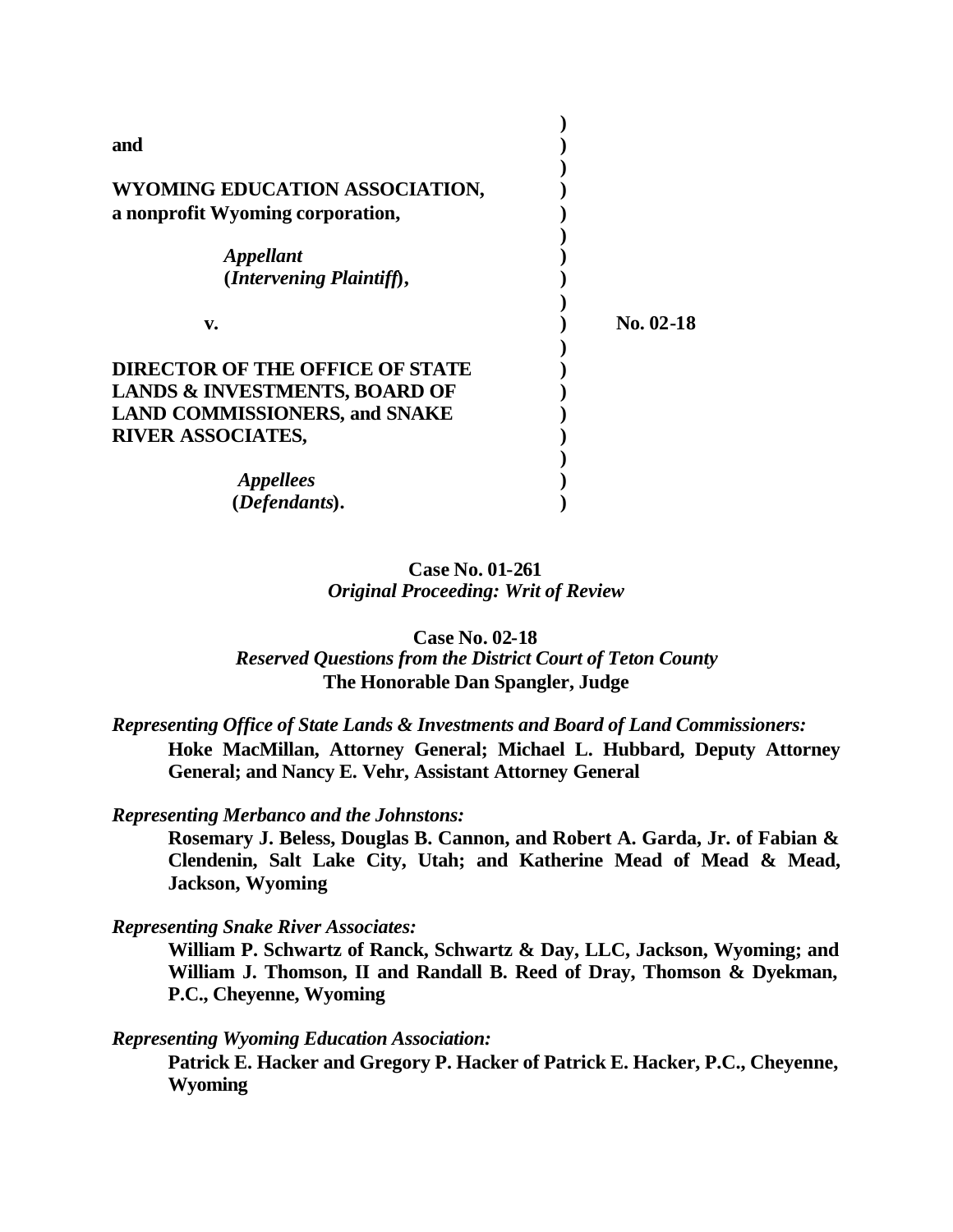**Before HILL, C.J., and GOLDEN, LEHMAN, KITE, and VOIGT, JJ.**

**NOTICE: This opinion is subject to formal revision before publication in Pacific Reporter Third. Readers are requested to notify the Clerk of the Supreme Court, Supreme Court Building, Cheyenne, Wyoming 82002, of typographical or other formal errors so correction may be made before final publication in the permanent volume.**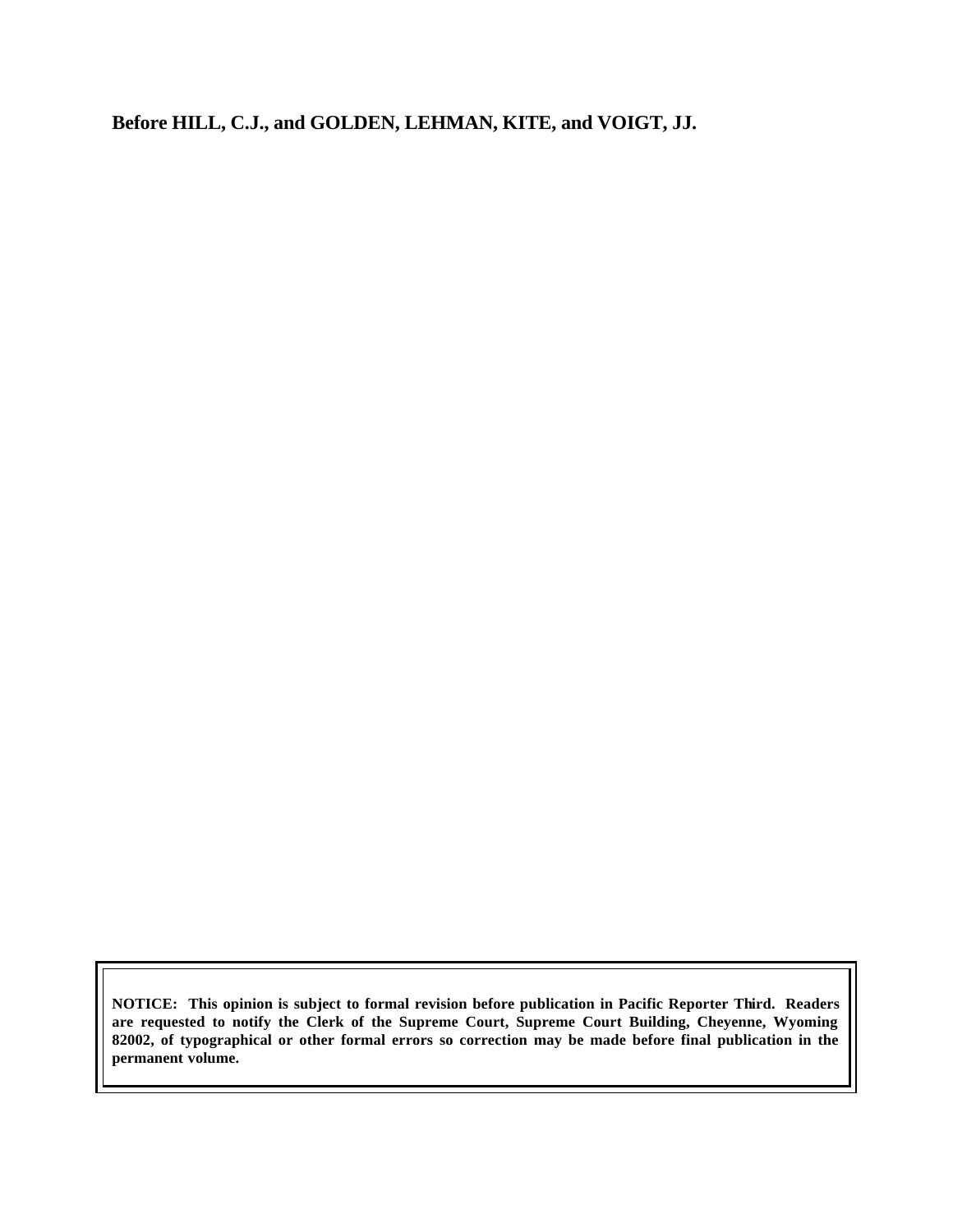KITE, Justice.

[¶1] Merbanco, Inc., Christopher Johnston and his children, and the Wyoming Education Association (WEA) (referred to hereinafter as "challengers") seek a declaration that the Wyoming Constitution prohibits the exchange of state school lands without public auction and, consequently, the statutes and administrative rules which authorize such exchanges are void as unconstitutional. Case No. 01-261 came to us on a petition for a writ of review, which we granted, and, in Case No. 02-18, the district court reserved constitutional questions to this Court pursuant to W.R.C.P. 52(d). We hold the constitution requires public auctions only for sales of school lands; exchanges are not sales; and, in the absence of any other constitutional prohibitions, the legislature acted within its authority in adopting the statutes and authorizing the rules challenged here.

## **FACTS**

[¶2] This case arose out of a declaratory judgment action filed by Merbanco, an Ohio Merchant Banking Company which sought to purchase certain school lands in Teton County; Mr. Johnston, a resident of Teton County and the president of Merbanco; and the Johnston children who attend public school in the county. They filed suit against the Director of the Office of State Lands  $\&$  Investments and the Board of Land Commissioners (board), the governmental authorities responsible for the administration of school lands. The dispute arose when the state undertook procedures to exchange Section 36, Township 42 North, Range 117 West of the 6<sup>th</sup> Principal Meridian, Teton County, for land of equal value without a public auction. The land in question was included within those lands granted to the state upon statehood for the support of the common schools and is located near Teton Village (Teton Village school section). Merbanco also sued Snake River Associates, a Wyoming limited partnership (SRA) which owns and operates a cattle ranch surrounding the section and has historically leased it for grazing purposes. SRA proposed acquiring ownership of the Teton Village school section in exchange for other SRA lands located adjacent to Teton Village which could be used for residential and commercial development.

[¶3] SRA and other interested parties<sup>1</sup> initiated discussions with the state through the board and its staff concerning the possible exchange. At the same time, Merbanco urged the board to initiate procedures to sell the Teton Village school section at public auction and, on June 7, 2001, offered an opening bid of \$36.48 million. On June 14, 2001, the board approved pursuing the exchange with SRA consistent with its rules. Merbanco filed a petition for review on July 13, 2001, contending the decision to exchange the Teton Village school section violated the board's constitutional, statutory, administrative, and fiduciary duties. The district court granted the state's motion to dismiss the petition for review

<sup>&</sup>lt;sup>1</sup> Jackson Hole Mountain Resort was the original proponent of the exchange. In addition, Teton County became actively involved in the process because of the potential impact the use of the Teton Village school section and the proposed exchange lands adjacent to Teton Village could have on the county's land use plan.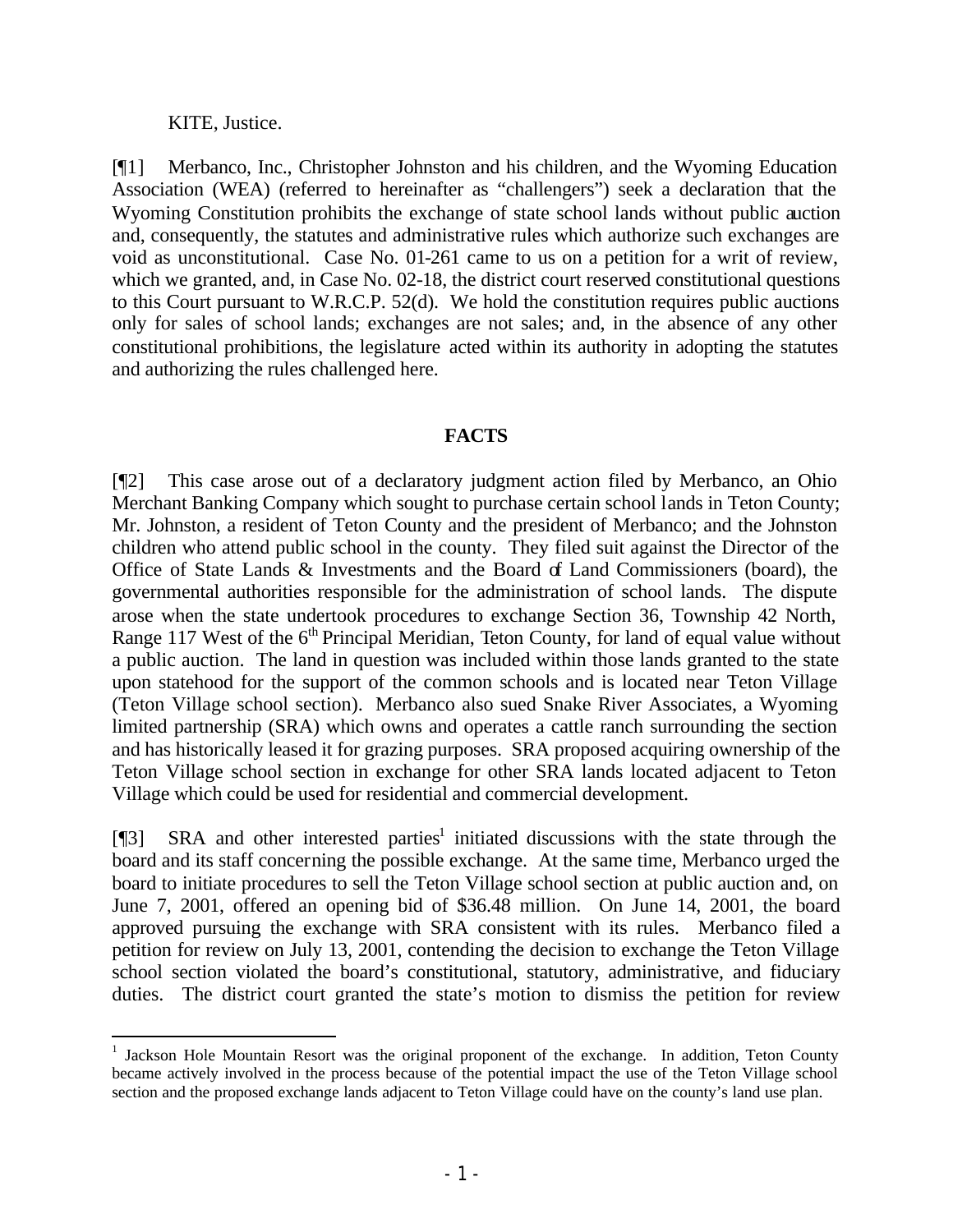because no final agency action had occurred. On August 1, 2001, Merbanco filed a complaint for declaratory judgment and injunctive relief seeking to have the court declare the board's decision and the statutes and regulations upon which it was based unconstitutional for lack of a public auction. WEA, a nonprofit organization whose members are educators in the Wyoming public schools and parents of students who attend the public schools, intervened in support of Merbanco's position.

[¶4] The state moved to dismiss Merbanco's complaint claiming the court did not have subject matter jurisdiction because none of the challengers had standing and, because no final action had occurred, the matter was not ripe for consideration by the court and no justiciable controversy existed. The district court denied the state's motion, and the state filed a petition for review. While the state's petition was pending, the board voted to end the "exclusive" negotiations with SRA in favor of continued consideration of an exchange and other options, including Merbanco's proposed public auction. As a result of the board's action, the state filed a motion to dismiss in this Court contending again the matter was not ripe and no justiciable controversy existed. This Court denied the motion concluding that issues of great statewide importance had been raised and should be addressed.

[¶5] The district court issued an order reserving to this Court the following questions regarding the constitutionality of the statutes and regulations authorizing land exchanges:

1. Wyoming Constitution Article 18, Section 1

a. Do the land exchange provisions of Wyoming Statutes §§ 36-1-107, 36-1-110, and 36-1-111, which permit the Board of Land Commissioners ("Board") to exchange state school trust lands for private lands without public auction, violate Wyoming Constitution, Article 18, Section 1[?]

b. Do the land exchange provisions of WCWR 060-060- 026 ("Chapter 26") §§ 4(f)(i) and 5 of the Board's Rules and Regulations, which provide that exchanges of state school trust lands for private lands are processed and consummated without public auction, violate Wyoming Constitution, Article 18, Section 1<sup>[?]</sup>

c. Does the Director of the Office of State Lands & Investments' (the "Director") decision and the Board's approval of his decision to pursue an exchange of State School Trust Land Section 36, Teton County, Wyoming ("Section 36") in accordance with Chapter 26, violate Wyoming Constitution, Article 18, Section 1?

2. Wyoming Constitution Article 18, Section 3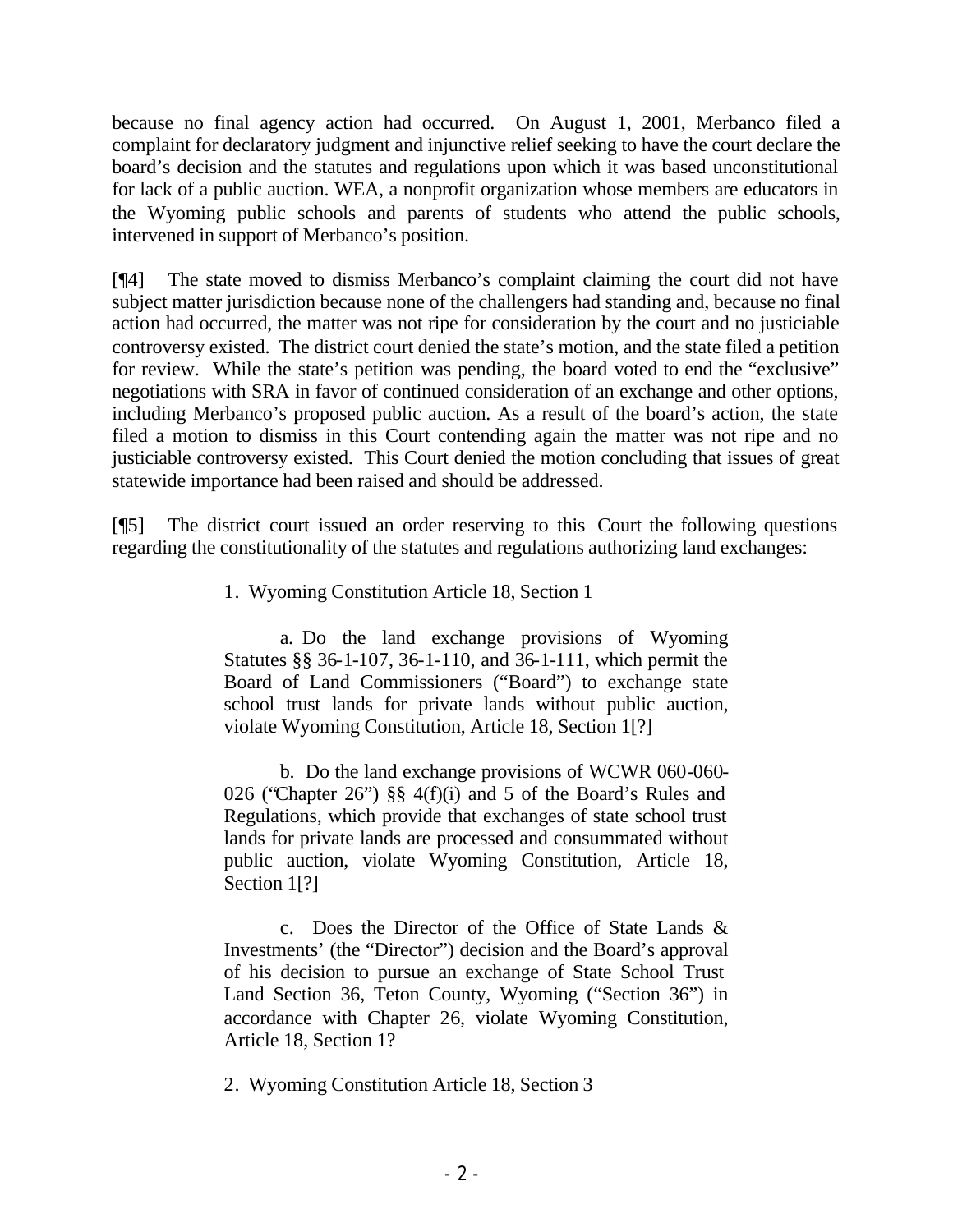a. Do the land exchange provisions of Wyoming Statutes §§ 36-1-107, 36-1-110, and 36-1-111, which permit the Board to exchange state school trust lands for private lands without public auction, violate Wyoming Constitution, Article 18, Section 3[?]

b. Do the land exchange provisions of Chapter 26 §§ 4(f)(i) and 5 of the Board's Rules and Regulations, which provide that exchanges of state school trust lands for private lands are processed and consummated without public auction, violate Wyoming Constitution, Article 18, Section 3[?]

c. Does the Director's decision and the Board's approval of his decision to pursue an exchange of Section 36 in accordance with Chapter 26 violate Wyoming Constitution, Article 18, Section 3?

[¶6] The state's petition for review of the district court's denial of its motion to dismiss and the constitutional questions reserved by the district court were consolidated in this Court for purposes of oral argument. We address both cases in this opinion.

## **A. Denial of Motion to Dismiss–Subject Matter Jurisdiction**

[¶7] Whether a court has subject matter jurisdiction is a question of law to be reviewed *de novo*. *Ritter v. Ritter*, 989 P.2d 109, 111 (Wyo. 1999). Subject matter jurisdiction refers to "'the power to hear and determine cases of the general class to which the proceedings in question belong.'" *Lacey v. Lacey*, 925 P.2d 237, 238 (Wyo. 1996) (quoting *Fuller v. State*, 568 P.2d 900, 903 (Wyo. 1977)). The district court's subject matter jurisdiction was invoked through the Uniform Declaratory Judgments Act (Wyo. Stat. Ann. §§ 1-37-101 to -114 (LexisNexis 2001)), which allows any person "whose rights, status or other legal relations are affected by the Wyoming constitution or by a statute" to have the construction and validity of the particular provision determined and his rights, status, or other legal relations declared in a court of law. Section 1-37-103.

[¶8] The state objected to the district court's consideration of the declaratory judgment action primarily because the board had made no final decision on SRA's proposed land exchange or Merbanco's proposed public auction of the lands in question. Without such final decision, the state insists, no justiciable controversy exists. While conceding the court has jurisdiction pursuant to Article 5, Section 10 of the Wyoming Constitution and the Uniform Declaratory Judgments Act, the state contends such jurisdiction does not extend to advisory opinions "since binding legal determinations made in the abstract and decisions rendered without concrete factual background would be imprecise, subject to speculation, and would create rather than diminish future controversies." *Cranston v. Thomson*, 530 P.2d 726, 729 (Wyo. 1975)*.* The state argues a justiciable controversy requires the parties have "'existing and genuine, as distinguished from theoretical, rights or interests.'" *Brimmer v. Thomson*,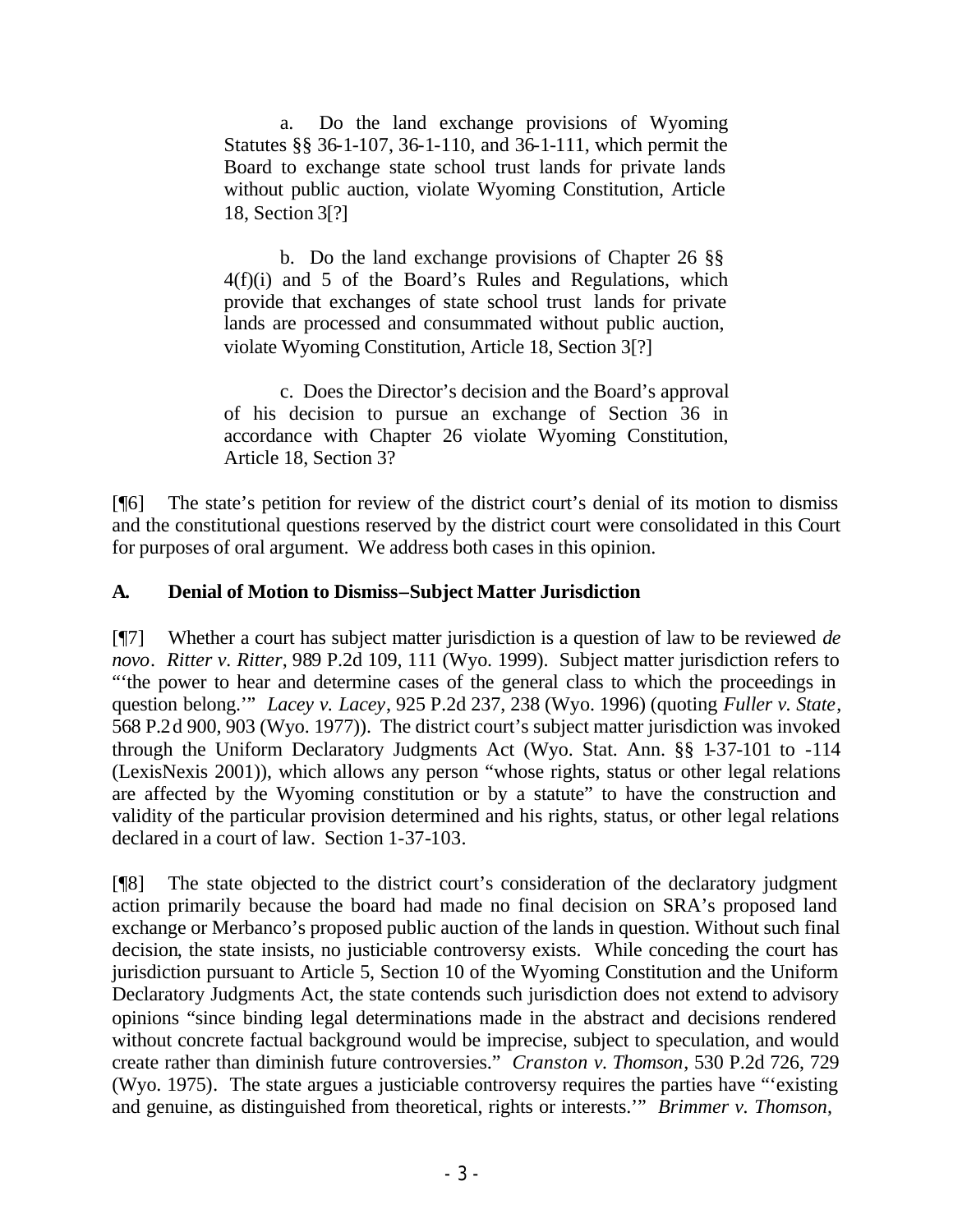521 P.2d 574, 578 (Wyo. 1974) (quoting *Sorenson v. City of Bellingham*, 496 P.2d 512, 517 (Wash. 1972)). The state points out the board's decision did not foreclose the possibility of a public auction, leaving the court with hypothetical facts and issues.

[¶9] In response, the challengers contend they object to the very process the board was pursuing which assumed the option of an exchange without a public auction was available. The record discloses this process continued over a period of almost two years before this litigation commenced. The state, SRA, and the other interested parties, including the Teton County commission, all proceeded as if the option of a land exchange without a public auction was available, and, for a time, the state conducted exclusive negotiations with the proponents of an exchange. Merbanco entered the fray in direct competition with SRA, urging the state to adopt its position that a public auction was constitutionally required.

[¶10] This controversy over the constitutionality of exchanges of state lands without a public auction impacts many stakeholders, including state school land lessees, the beneficiaries of the funds generated by state school lands, the legislature which adopted statutes authorizing exchanges, those members of the executive branch of state government whose responsibility it is to steward the state school lands, as well as the public at large. As inevitable growth and development increase the pressure on Wyoming state lands, the need for certainty and clarity regarding this aspect of the management of state lands grows. We conclude this is precisely the type of circumstance contemplated by the Uniform Declaratory Judgments Act, the purpose of which "is to settle and to afford relief from uncertainty and insecurity with respect to legal relations." Section 1-37-114. The act instructs that we are to liberally construe it to fulfill that purpose. *Barber v. City of Douglas*, 931 P.2d 948 (Wyo. 1997); *Reiman Corporation v. City of Cheyenne*, 838 P.2d 1182 (Wyo. 1992).

[¶11] The state's argument that we must let the board's process with regard to the Teton Village school section run its course is counter to the entire thrust of the declaratory judgments statute which was designed to enable parties to obtain judicial determinations prior to an injury rather than requiring them to wait until the damage is done. The board itself possesses no power to resolve questions of constitutionality. *Riedel v. Anderson (Conflicting Lease Applications for Wyoming Agricultural Lease No. 1-7021), 972 P.2d 586,* 587 (Wyo. 1999). We have rejected the argument that, in the context of administrative agency action, parties must exhaust their administrative remedies before challenging the authority of the agency to act. *Rocky Mountain Oil and Gas Association v. State*, 645 P.2d 1163 (Wyo. 1982). If the relief requested "concerns the constitutionality or interpretation of a statute upon which the administrative action is, or is to be, based, the [declaratory judgment] action should be entertained." *Id.* at 1168. To force the parties to expend the time and resources to complete the board's process only to subject the final product to possible jeopardy is not sound policy. In addition, the lack of certainty concerning the viability of the exchange option may influence the nature of the final decision by the board, an equally problematic result with the potential of denying the various stakeholders the benefits they might otherwise receive.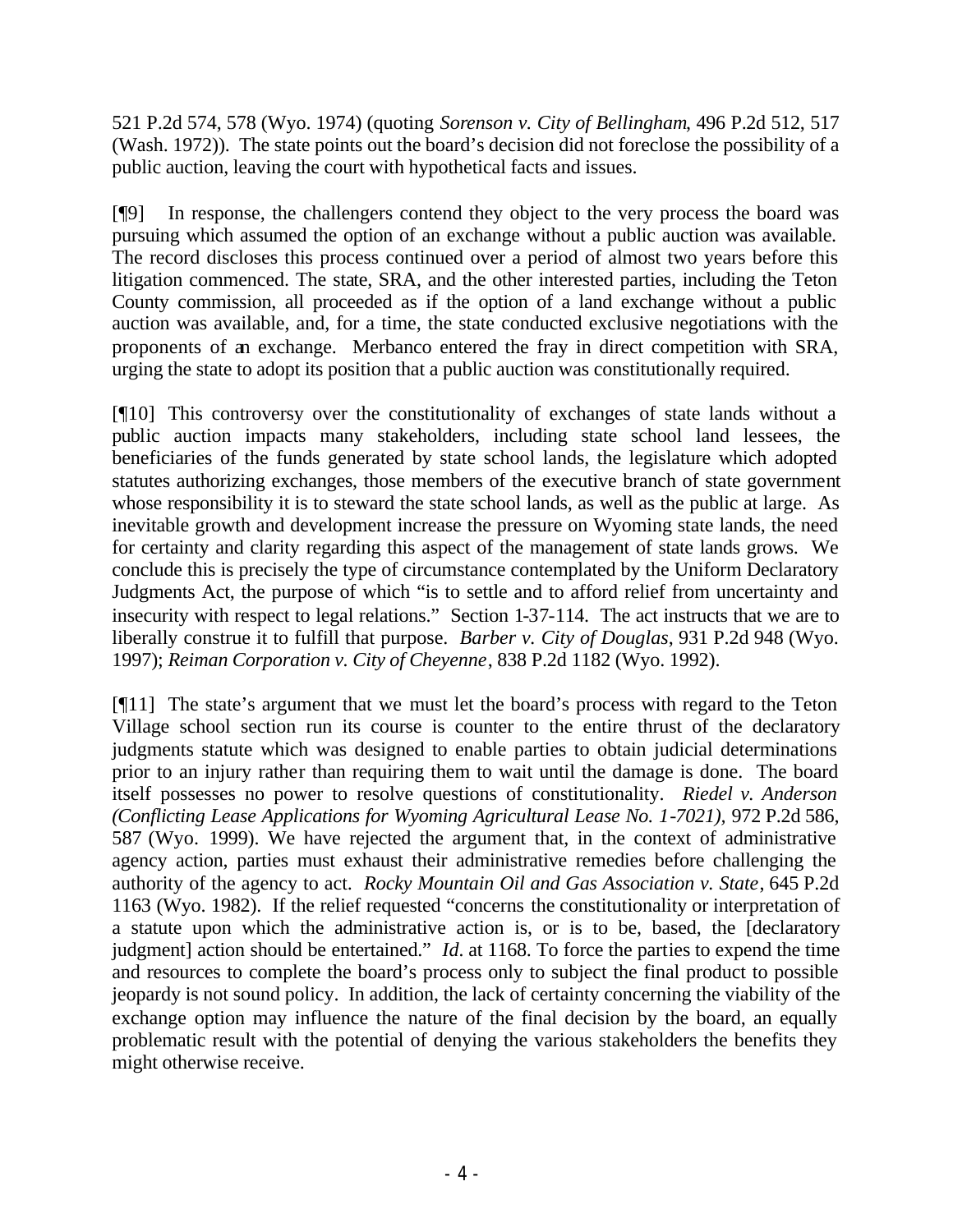[¶12] Nevertheless, the proponent of a declaratory judgment must still present a fully justiciable controversy. As we stated in *Brimmer,* 521 P.2d at 578 (quoting *Sorenson*, 496 P.2d at 517), a four-part showing is required:

> "First, a justiciable controversy requires parties having existing and genuine, as distinguished from theoretical, rights or interests. Second, the controversy must be one upon which the judgment of the court may effectively operate, as distinguished from a debate or argument evoking a purely political, administrative, philosophical or academic conclusion. Third, it must be a controversy the judicial determination of which will have the force and effect of a final judgment in law or decree in equity upon the rights, status or other legal relationships of one or more of the real parties in interest, or, wanting these qualities[,] be of such great and overriding public moment as to constitute the legal equivalent of all of them. Finally, the proceedings must be genuinely adversary in character and not a mere disputation, but advanced with sufficient militancy to engender a thorough research and analysis of the major issues."

[¶13] The state contends the challengers cannot meet the first requirement of a justiciable controversy–that they have existing and genuine rights or interests at stake. Pursuant to the substantial public interest and importance doctrine, we have found

> standing where we ordinarily would not in the following instances: *Washakie County School District Number One* [*v. Herschler*], 606 P.2d 310 [(Wyo. 1980)] (constitutionality of school financing); *Memorial Hospital of Laramie County* [*v. Department of Revenue and Taxation of State of Wyoming*], 770 P.2d 223 [(Wyo. 1989)] (tax exempt status of hospital); *State ex rel. Wyoming Association of Consulting Engineers and Land Surveyors v. Sullivan*, 798 P.2d 826 (Wyo. 1990) (constitutionality of the Wyoming Professional Review Panel Act); *Board of County Commissioners of the County of Laramie v. Laramie County School District Number One*, 884 P.2d 946 (Wyo. 1994) (entitlement of school district to interest on school district funds held by county treasurer); and *Management Council of the Wyoming Legislature* [*v. Geringer*], 953 P.2d 839 [(Wyo. 1998)] (constitutional scope of governor's veto power).

*Jolley v. State Loan and Investment Board*, 2002 WY 7, ¶9, 38 P.3d 1073, ¶9 (Wyo. 2002).

[¶14] In a similar context, we addressed standing in a challenge to the constitutionality of the public school financing statutes and stated: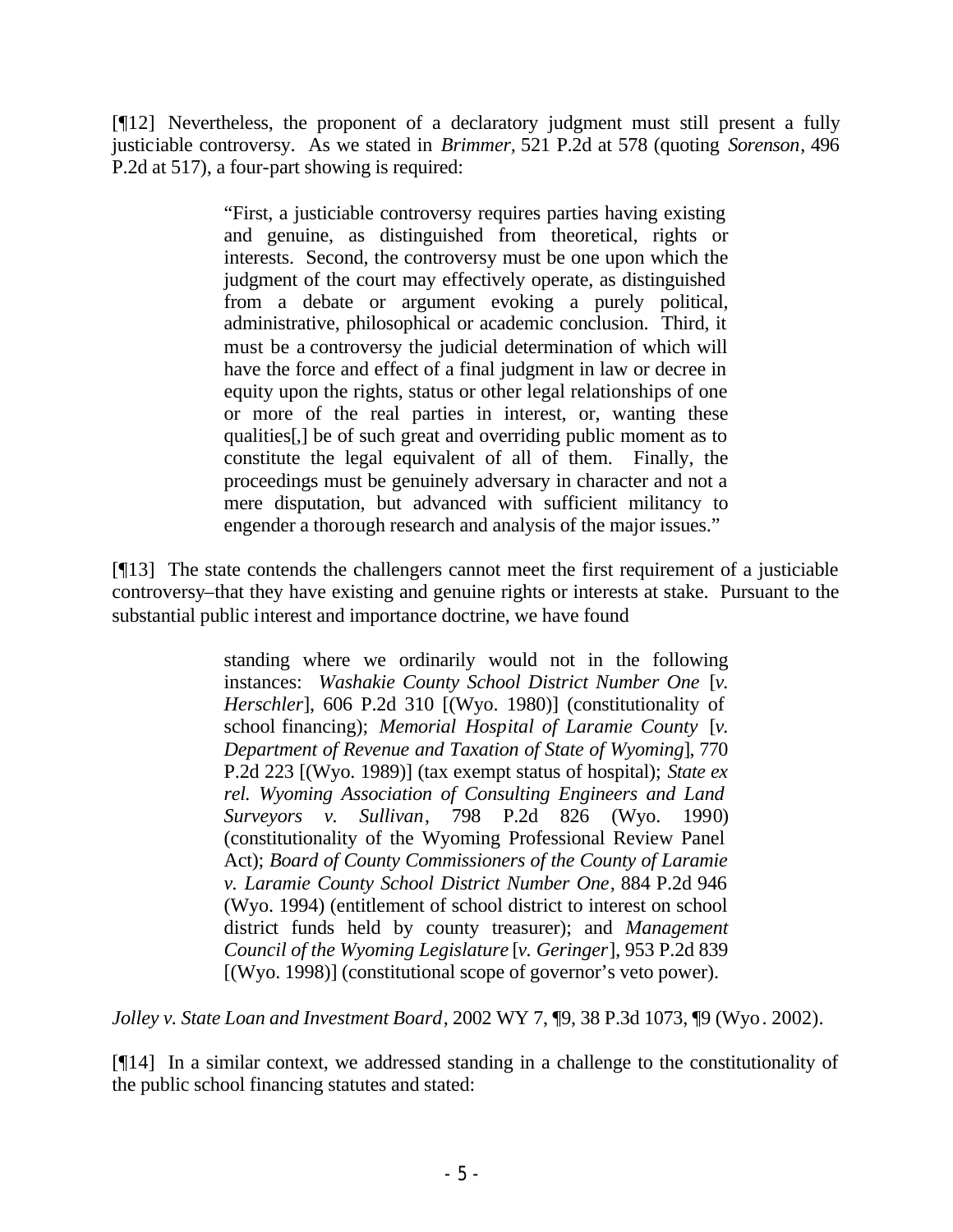Standing is a concept used to determine whether a party is sufficiently affected to insure that a justiciable controversy is presented to the court. It is a necessary and useful tool to be used by courts in ferreting out those cases which ask the courts to render advisory opinions or decide an artificial or academic controversy without there being a palpable injury to be remedied. However, it is not a rigid or dogmatic rule but one that must be applied with some view to realities as well as practicalities. Standing should not be construed narrowly or restrictively. Further, as said in *Residents of Beverly Glen, Inc. v. City of Los Angeles*, 1973, 34 Cal. App. 3d 117, 109 Cal. Rptr. 724, 727 [(citations omitted)]: "In recent years there has been a marked accommodation of formerly strict procedural requirements of standing to sue and even of capacity to sue where matters relating to the 'social and economic realities of the present-day organization of society' are concerned. Accordingly, we have seen a retreat from . . . formalism and rigidity  $\dots$ ."

*Washakie County School District Number One v. Herschler*, 606 P.2d 310, 317 (Wyo. 1980) (some citations omitted).

[¶15] In this case, the state's claim of no standing focuses on the lack of final action, and, thus, the state argues no injury has occurred. This approach fails to consider the essential nature of the challengers' interests and whether those interests are sufficient to provide standing for the various parties.

[¶16] As to the standing of WEA, Mr. Johnston, and the Johnston children, they claim a potential injury because the state's position authorizing exchanges without public auction will directly affect the revenue available to the permanent school fund. In *Washakie,* we held school children and their parents had a sufficient interest in the funding of public education to maintain a challenge to the constitutionality of the statutes providing for the same.

[¶17] Educating the youth of our state is an important function performed by our state government. Our constitution, as we shall see, plainly expresses the commitment of a free people to the value of a thorough education. The school districts and the members of school boards are charged with the responsibility of providing education to the children of Wyoming and are tangibly injured if the statutes which guide their hands disenable them from so providing. Parents are keenly concerned and suffer tangible injury if their children do not receive a proper education. The children themselves are, obviously, tangibly injured if they do not uniformly receive the best education that tax resources can provide. With these considerations in mind, we hold that each of the named appellants has standing to sue under the circumstances of this case. *Id.*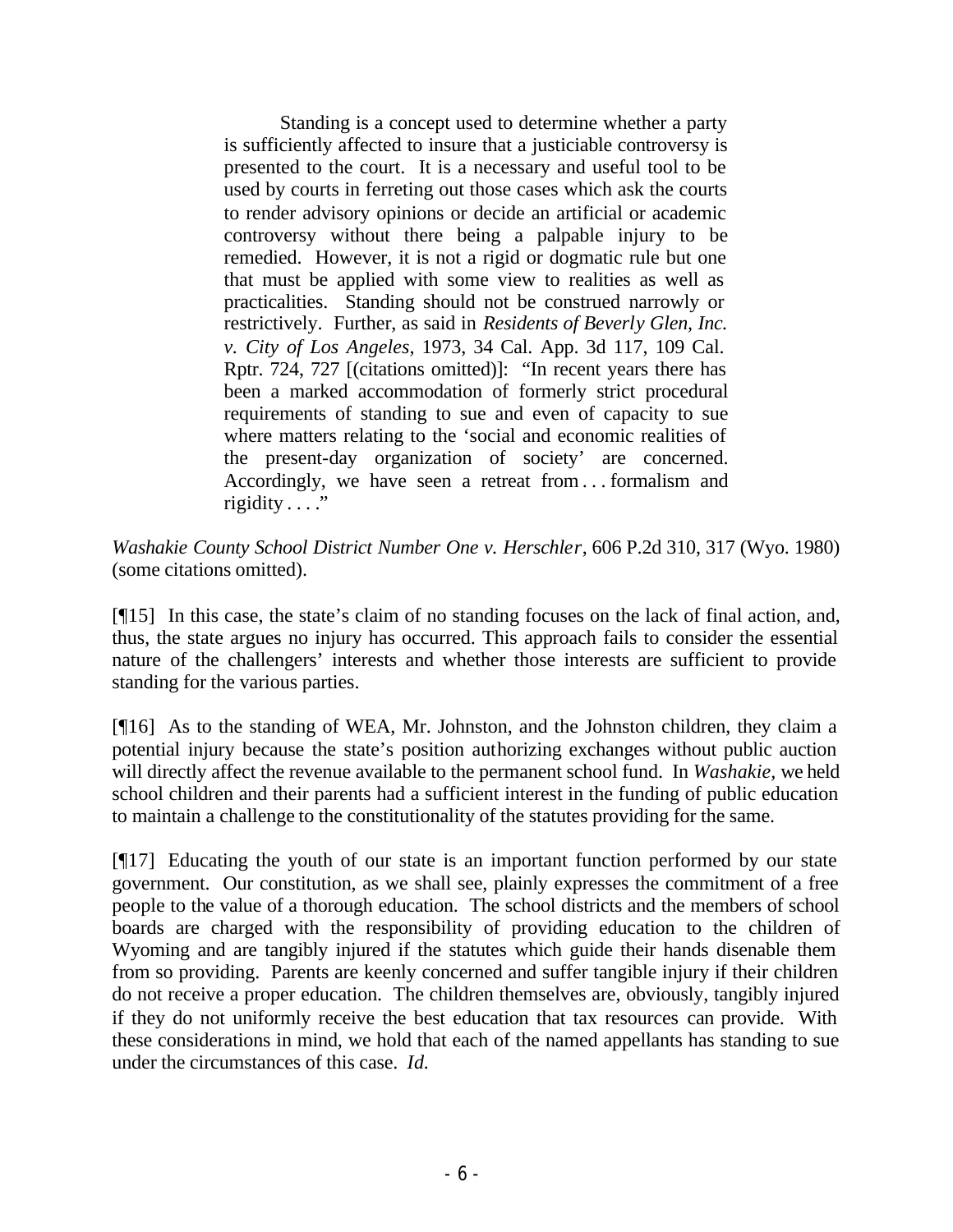[¶18] A similar analysis and result are appropriate when considering the standing of WEA, an organization of persons involved and interested in public education. Although we have held that the nature of the interests of school children and their parents may meet the standing requirement in matters relating to equality in funding public schools, we still must consider whether the potential impact of less funding on WEA's members and the Johnstons is sufficient to create standing. While revenues from school lands are constitutionally and statutorily dedicated to support education, those funds provide a relatively small portion of the total funds provided for public schools. No showing was made that the funding provided by the legislature for schools would be inadequate without the interest from the permanent school fund. Furthermore, given the statutory requirement that any exchange must be on a "value for value basis," Wyo. Stat. Ann. § 36-1-111(a) (LexisNexis 2001), it seems unlikely that an exchange of lands would negatively impact the funds available for the support of education in any significant amount. However, WEA argues the significance of the impact on the permanent fund is obvious because a bid of \$36.48 million was to be paid upon transfer of the land. We believe evaluating the impact on the permanent fund is the appropriate approach and concur with the standing analysis employed in *Branson School District RE-82 v. Romer,* 958 F. Supp. 1501, 1509-11 (D. Colo. 1997), which concluded similar plaintiffs had standing to challenge a constitutional amendment affecting the administration of the permanent school fund in Colorado.

[¶19] With regard to Merbanco's standing, a different problem is presented. The state had no obligation to either sell or exchange the Teton Village school section. Consequently, Merbanco had no legally recognizable right to bid on the property. Furthermore, the public auction requirement was intended to protect interests of the permanent school fund and those who would benefit from it, not those who may seek to purchase school lands. We have consistently held that standing requires a legally protectable, tangible interest to be at stake. *Gooden v. State*, 711 P.2d 405 (Wyo. 1985) (defendant had no right to plea bargain and thus no right to claim statute imposing mandatory sentence for DUI violated constitutional separation of powers); *Cremer v. State Board of Control,* 675 P.2d 250, 254 (Wyo. 1984) (senior water right holder had no standing to seek abandonment of junior right); *see also Budd v. Bishop*, 543 P.2d 368 (Wyo. 1975); *Cuthbertson v. Union Pacific Coal Co.,* 50 Wyo. 441, 62 P.2d 311 (1936). Merbanco had no legally protected interest entitling it to bid on school lands and thus had no standing to challenge the statutes allowing the state to exchange lands without public auction.

[¶20] The Colorado Supreme Court faced a similar situation in *Brotman v. East Lake Creek Ranch, L.L.P.,* 31 P.3d 886 (Colo. 2001), where a former lessee of school lands challenged a proposed exchange between the state and a third party, claiming the exchange constituted a sale and the state had not followed the statutory requirements for a sale. Colorado's test for standing is similar to ours: "A plaintiff has standing if he or she (1) incurred an injury-infact (2) to a legally protected interest, as contemplated by statutory or constitutional provisions." 31 P.3d at 890; *see also Wimberly v. Ettenberg*, 570 P.2d 535, 539 (Colo. 1977). The lessee claimed he was injured because of the potential that, if the school lands were owned privately, the lessee would be subject to condemnation for a right of way across his lands to the private section. The Colorado court found such "injury" was speculative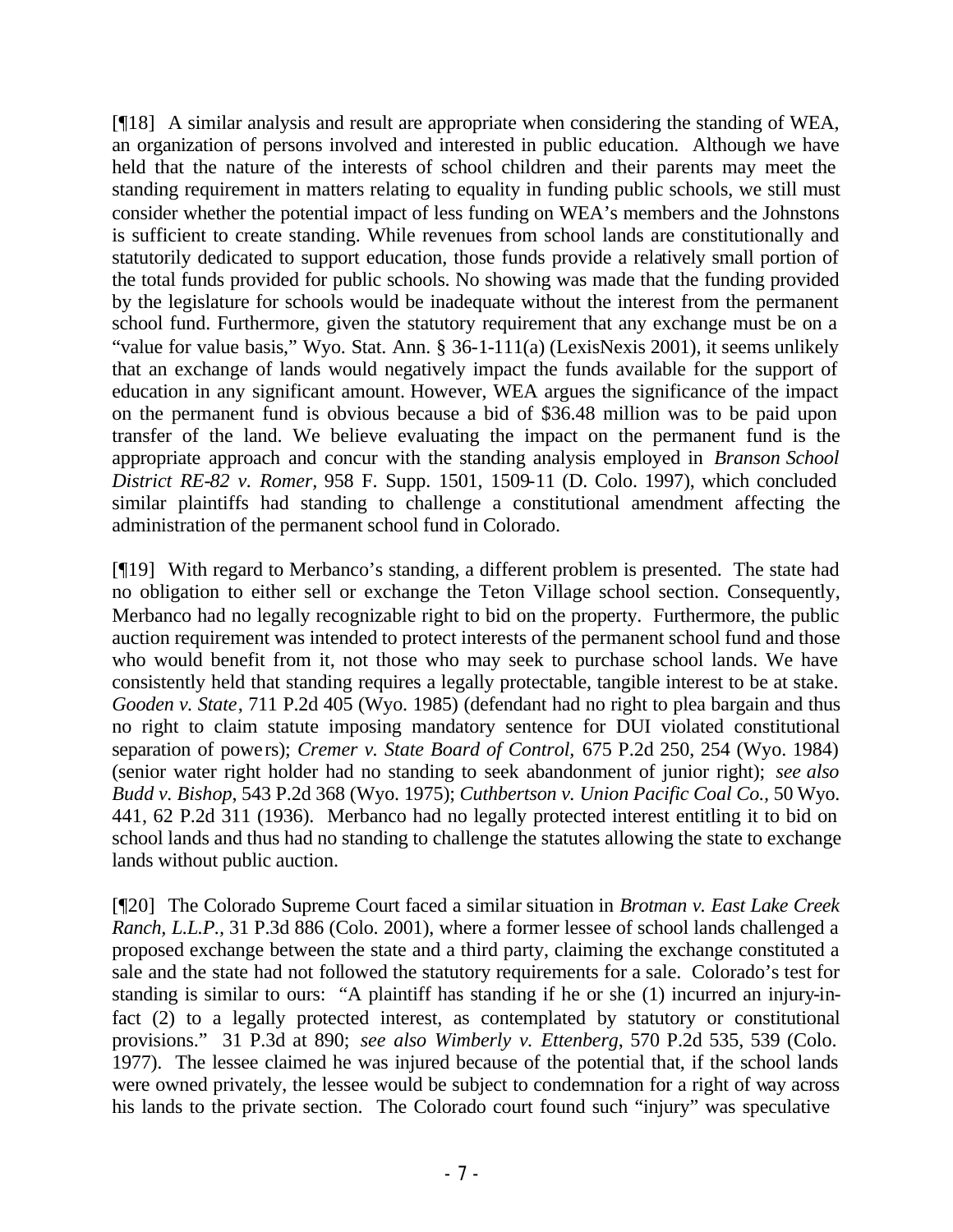and, even if it occurred, the lessee would not have a legally protected right to prevent a condemnation if just compensation were paid. *Brotman*, 31 P.3d at 891. Our conclusion regarding Merbanco's lack of standing is consistent with the Colorado court's reasoning.

[¶21] Having found three of the four challengers have standing, we must determine whether the controversy at issue is one upon which a judgment of the court may effectively operate, as distinguished from a debate or argument evoking a purely political, administrative, philosophical, or academic conclusion and upon which a judicial determination will have the effect of a final judgment. The state complains the lack of final action by the state renders the argument hypothetical. As stated above, we have consistently refused to require final agency action as a condition precedent to a declaratory judgment action concerning the underlying authority of the agency to act, especially when matters of constitutionality are at issue. *Wyoming Community College Commission v. Casper Community College District, State of Wyoming,* 2001 WY 86, 31 P.3d 1242 (Wyo. 2001); *Rocky Mountain Oil and Gas Association*, 645 P.2d 1163. Certainly, a judicial determination of the constitutional propriety of exchanges of state lands without a public auction will provide clear rules for the future administration of state lands.

[¶22] Finally, the state steadfastly clings to its claim that, without final action, no adversity of interests exists. Even a cursory review of this record discloses clear adversity between the parties–the state claiming it has authority to pursue exclusive negotiations for the exchange of lands with one party and the challengers demanding the immediate initiation of public auction proceedings. To require the parties to wrestle this dispute to the ground and obtain a final state action would accomplish little other than the expenditure of additional time and resources potentially in vain.

[¶23] Even though we conclude the traditional elements of a justiciable controversy exist in this case, we have historically relaxed those requirements in matters of great public interest and importance. *Management Council of Wyoming Legislature v. Geringer*, 953 P.2d 839, 841 (Wyo. 1998); *Memorial Hospital of Laramie County v. Department of Revenue and Taxation of State of Wyoming*, 770 P.2d 223 (Wyo. 1989); *Brimmer*, 521 P.2d 574. In this case, we face important questions of great public interest, and they deserve to be answered. We find the district court's denial of the state's motion to dismiss was well founded and affirm.

## **B. Does the Constitutional Requirement for Public Auctions Apply to Exchanges?**

[¶24] The reservation lists three separate questions, each arising under Article 18, Sections 1 and 3 of the Wyoming Constitution. Although presented as a series of discrete parts, the question is really singular: Whether the exchange of school lands without public auction violates Article 18, Sections 1 and 3 of the Wyoming Constitution.

[¶25] In 1890, Wyoming adopted a constitution which accepted the lands granted to it for "educational purposes," "with the conditions and limitations that may be imposed by the act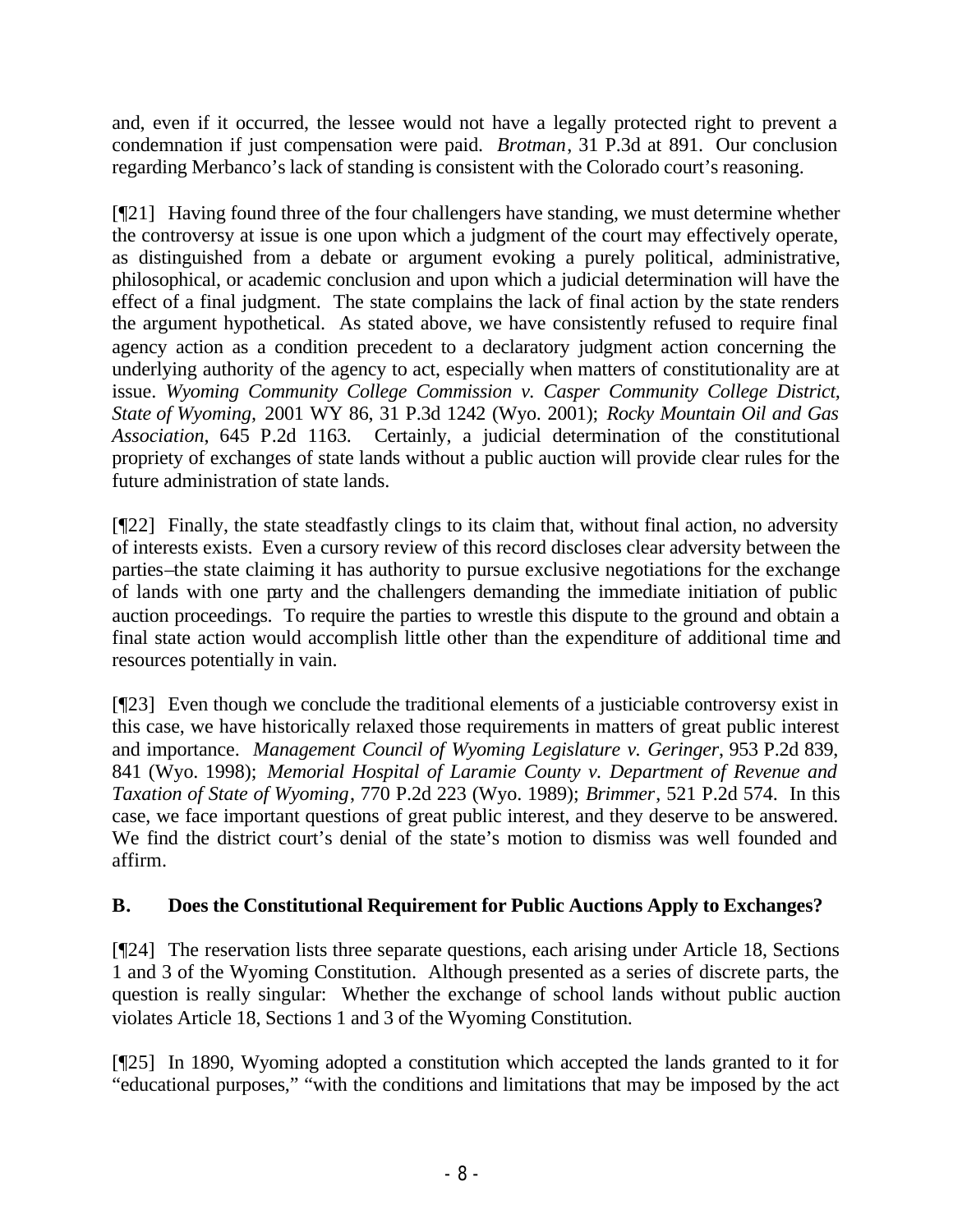or acts of congress," and required that all such lands granted to it could be "*disposed* of only at public auction." Wyo. Const. art. 18, § 1 (emphasis added).

[¶26] Article 18, Section 1 of the Wyoming Constitution provides in relevant part:

The State of Wyoming hereby agrees to accept the grants of lands heretofore made, or that may hereafter be made by the United States to the state, for educational purposes . . . with the conditions and limitations that may be imposed by the act or acts of congress making such grants or donations. Such lands shall be disposed of only at public auction to the highest responsible bidder, after having been duly appraised by the land commissioners, at not less than three-fourths the appraised value thereof, and for not less than \$10 per acre . . . .

In addition, Article 7, Section 13 (emphasis added) of the original constitution provided "the *sale* of all [school] lands shall be at public auction . . . at such minimum prices (not less than the minimum fixed by congress) as to realize the largest possible proceeds." That section also established a board to manage the lands granted for school purposes. The original constitution also established a different board in Article 18, Section 3 for the "direction, control, disposition and care" of all lands granted to the state. However, that section did not restrict the manner of disposal or sale of such lands. Likewise, Article 18, Section 3 as amended in 1921 provides for the establishment of a board of land commissioners serving "under direction of the legislature as limited by this constitution" which

> shall have direction, control, leasing and disposal of lands of the state granted, or which may be hereafter granted for the support and benefit of public schools, subject to the further limitations that the sale of all lands shall be at public auction, after such delay (not less than the time fixed by congress) in portions at proper intervals of time, and at such minimum prices (not less than the minimum fixed by congress) as to realize the largest possible proceeds.

After adoption of the Wyoming Constitution, Congress passed the Act of Admission of the State of Wyoming, 26 Stat. at Large 222, ch. 664 (1890), admitting the State of Wyoming into the Union and granting to it Sections 16 and 36 of every township in Wyoming, including the Teton Village school section, for the support of the common schools with the condition that these sections "be disposed of only at public sale."<sup>2</sup>

  $2<sup>2</sup>$  In the case of states admitted before Wyoming, the enabling acts were passed by Congress first, and then each individual state convened its constitutional convention and adopted its constitution.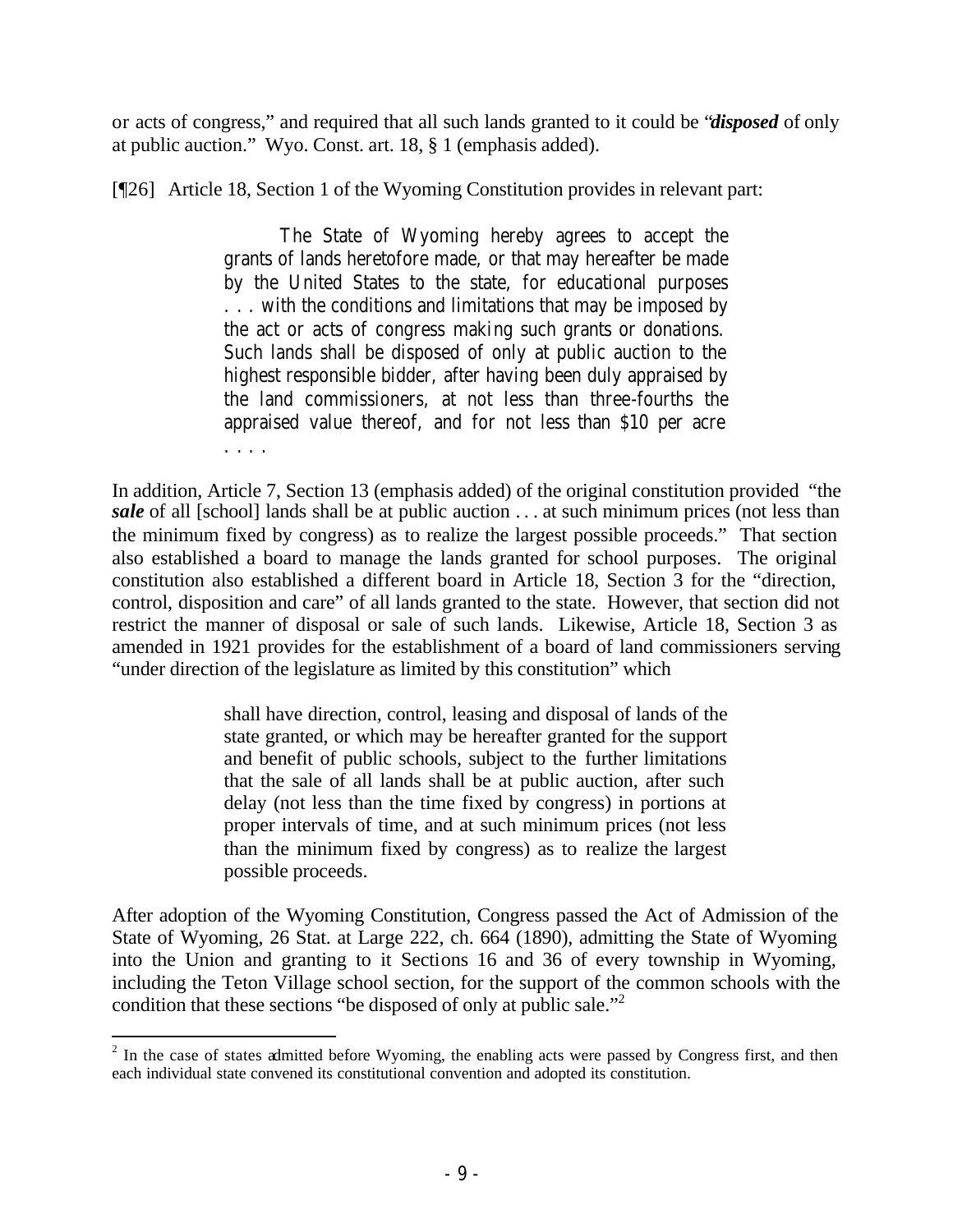[¶27] Pursuant to this grant, Wyoming received 3,543,820.62 acres of land for the purpose of supporting its public schools. *See* Office of State Lands and Investments Annual Report at 25 (2001). In 1921, the constitution was amended to combine the two land boards into a single "board of land commissioners." With that amendment, the public auction requirement of Article 7, Section 13 was imported into a new Article 18, Section 3 and broadened to apply to "the sale of all lands" rather than just to "school lands" as provided in the original constitution. The amendment resulted in the two sections of Article 18 utilizing different language for the imposition of the public auction–Section 1 referring to disposal and Section 3 referring to sales.

[¶28] The challengers' argument rests on a simple proposition: The Wyoming Constitution requires a public auction for all "sales" and "disposals" of state lands, and an exchange is a form of sale or disposition; therefore, exchanges are subject to the public auction requirement. In our view, the issue is not so simple. The two constitutional provisions are not identical but rather contain different terms of uncertain meaning which are susceptible to incongruent interpretation. Neither provision mentions exchanges of school lands.

[¶29] The State of Wyoming, through the legislature and the board, the entity constitutionally charged with the responsibility of managing school lands, historically has not interpreted the constitution as requiring public auctions for the exchange of school lands. On the contrary, the legislature has specifically authorized exchanges of school lands for private lands of equal value, and the board has adopted regulations specifying the procedures to be followed to assure lands of equal value are obtained by the state in the course of these exchanges. Pursuant to these statutes and regulations, the state has accomplished the exchange of thousands of acres of school lands over the course of the last century.

[¶30] The statutes contain detailed and thorough procedures and requirements that must be followed before school lands can be exchanged, with the obvious purpose of assuring that the state and the permanent school fund receive fair value in return for any lands conveyed to a private party. Those statutes provide:

## **§ 36-1-107. Exchange of state-owned and privately owned lands**

The state of Wyoming is also authorized to exchange state-owned lands for privately owned lands.

## § **36-1-110. Authority of director to effect and complete exchanges**

The director is hereby authorized and empowered, subject to the approval of the state board of land commissioners, to effect and complete such exchange of state-owned lands for federal-owned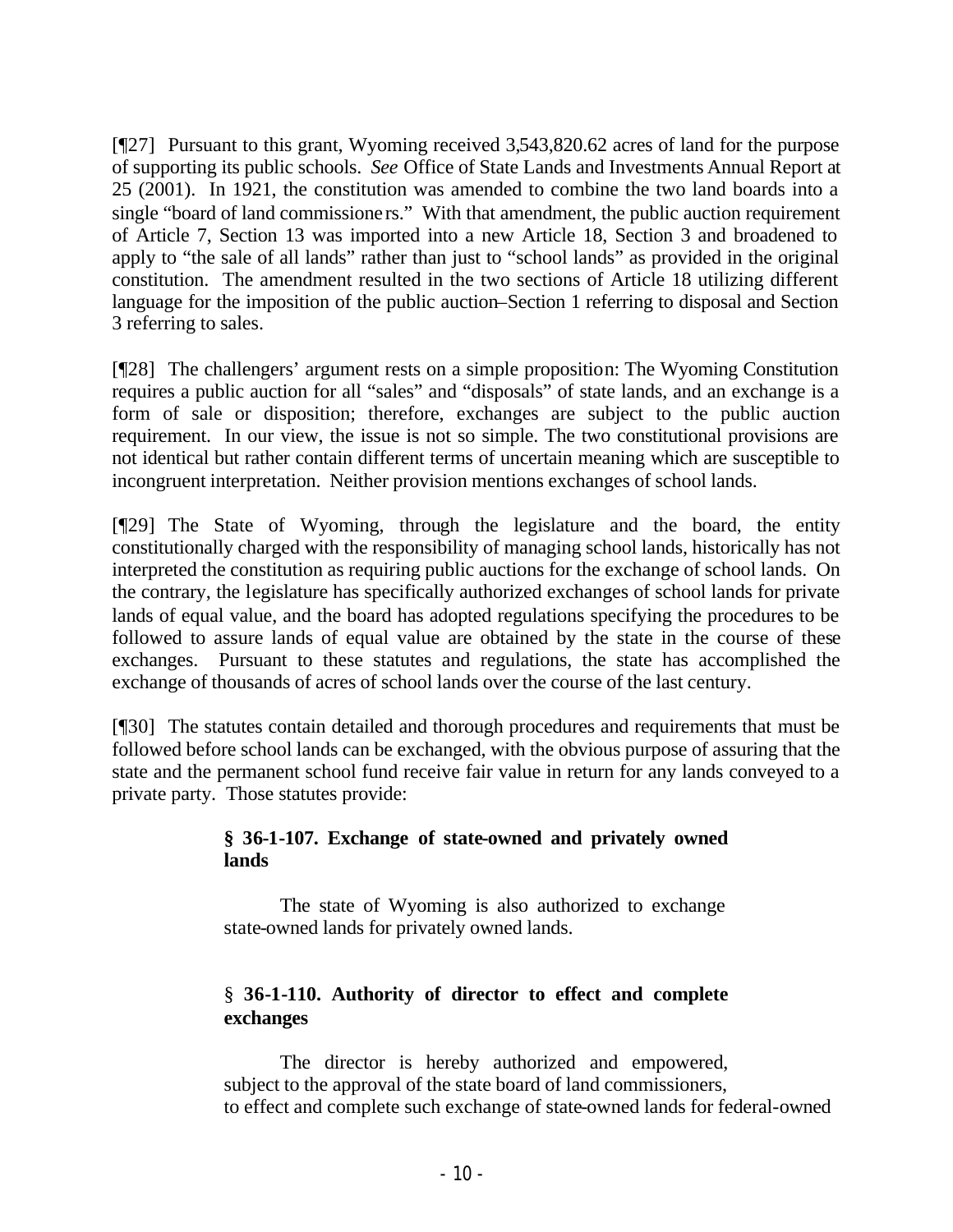lands; and also to effect and complete such exchange of stateowned lands for privately owned lands; and to do any and all things necessary or required to be done by the state of Wyoming in order to enable said state to comply with the provisions of said Taylor Grazing Act and other acts of congress authorizing the exchange of federal-owned lands, and any order, rule or regulation passed or promulgated in pursuance thereof; and to effect and complete the exchange of state-owned lands for privately-owned lands. The board of land commissioners may authorize the purchase of lands only in an amount necessary to effect and complete the exchange of state-owned lands for other lands and only for those lands identified in the authorization of purchase. The board shall not use the power of eminent domain pursuant to W.S. 1-26-801 et seq. to purchase any lands under this section.

#### **§ 36-1-111. Orders, rules and regulations relative to exchange of lands**

(a) The board of land commissioners is hereby authorized and empowered to pass and promulgate all such orders, rules and regulations as may be necessary or required relative to the appraisal and valuation of the lands to be exchanged as provided in this act, and to provide for the execution of conveyances, contracts and other instruments pertaining to the exchange of the lands, and to enable the director to effect and complete each exchange of the lands. The board may authorize the purchase of lands only in an amount necessary to effect and complete the exchange of state-owned lands for other lands and only for those lands identified in the authorization of purchase. The board shall not use the power of eminent domain pursuant to W.S. 1-26-801 et seq. to purchase any lands under this section. The board of land commissioners is authorized to promulgate rules and regulations necessary to implement the exchange of state lands on a value for value basis. The exchange program may authorize a cash equalization receipt or payment of up to twenty-five percent (25%) of the value of the lands exchanged. Any receipt shall be deposited into, and any payment shall be made from, the permanent land fund. State lands may be exchanged upon the board's finding the exchange is necessary to:

(i) Make state lands more manageable where the lands are not otherwise manageable;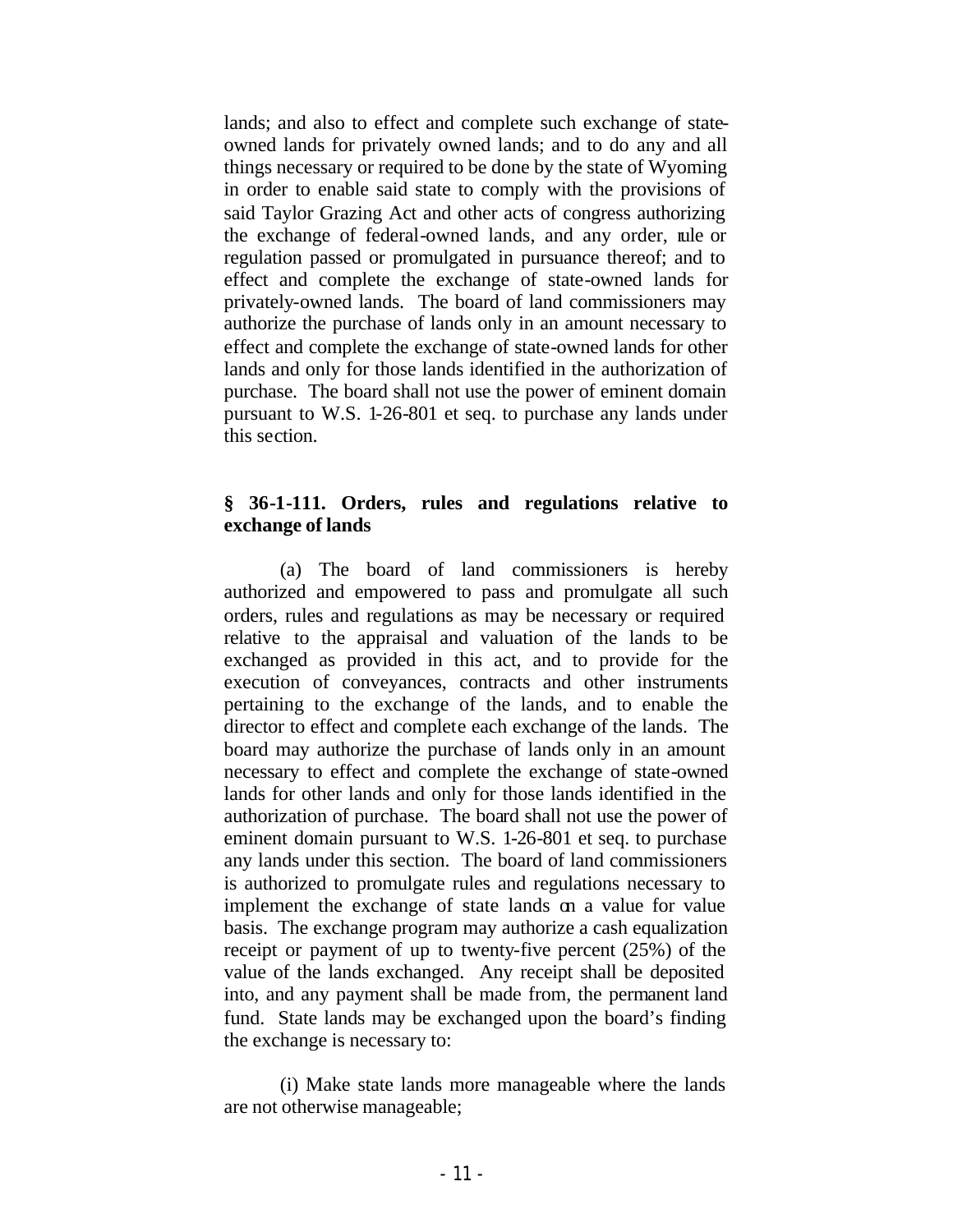(ii) Meet a specific need of a school or community for land;

(iii) Better meet the multiple use objectives for the benefit of the trust; or

(iv) Realize a clear long term benefit to the trust which substantially exceeds the present and probable future benefit from continued ownership.

 [¶31] Pursuant to the authority granted by these statutes, the board adopted regulations authorizing exchanges of state lands pursuant to specific procedures. In a similar vein, these regulations provide detailed procedures for the exchange of school lands and require that any property acquired by the permanent fund be of equal or greater value than the property conveyed to the private party.<sup>3</sup>

#### **STANDARD OF REVIEW**

[¶32] Critical to the resolution of this case is the fundamental maxim followed consistently by this Court since statehood that every statute is presumed constitutional and not to be held in conflict with the constitution unless such conclusion is clear, palpable, unavoidable, and beyond reasonable doubt. *Painter v. Abels*, 998 P.2d 931 (Wyo. 2000); *Wyoming Coalition v. Wyoming Game & Fish Commission*, 875 P.2d 729 (Wyo. 1994); *Thomson v. Wyoming In-Stream Flow Committee*, 651 P.2d 778 (Wyo. 1982); *Uhls v. State ex rel. City of Cheyenne*, 429 P.2d 74 (Wyo. 1967); *Taxpayers' League of Carbon County, Wyo. v. McPherson*, 49 Wyo. 251, 54 P.2d 897 (1936); *State v. Sureties of Krohne,* 4 Wyo. 347, 34 P. 3 (1893). A person challenging the constitutionality of a statute bears a heavy burden of proving such beyond any reasonable doubt. *Board of County Commissioners v. Geringer*, 941 P.2d 742 (Wyo. 1997); *V-1 Oil Company v. State*, 934 P.2d 740 (Wyo. 1997); *NJC v. State*, 913 P.2d 435 (Wyo. 1996). In fact, we are duty bound to uphold statutes where possible and resolve all doubts in favor of constitutionality. *Campbell v. State*, 999 P.2d 649 (Wyo. 2000); *Frantz v. Campbell County Memorial Hospital*, 932 P.2d 750 (Wyo. 1997). The challengers present a facial challenge, which is "the most difficult challenge to mount successfully, since the challenger must establish that no set of circumstances exists under which the Act would be valid." *United States v. Salerno,* 481 U.S. 739, 745 (1987).

[¶33] In construing our constitution, we follow essentially the same rules as those governing the construction of a statute. The fundamental purpose of those rules of

 $3$  The questions reserved to this Court for resolution in Case No. 02-18 do not include issues of fact concerning whether the exchange in question complies with the standards for exchanges set forth in the applicable statutes and regulations, and, consequently, we make no conclusions in that regard.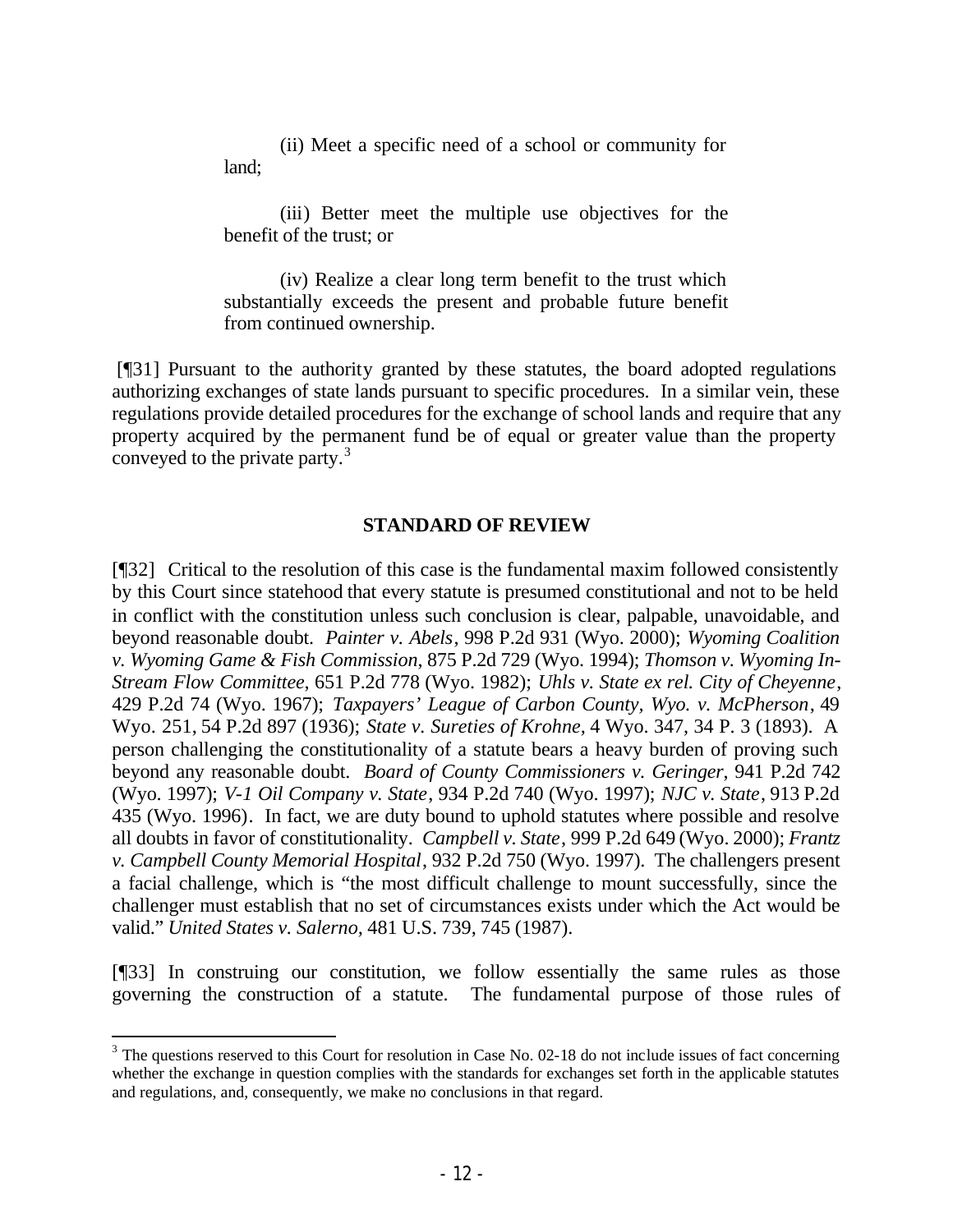construction is to ascertain the intent of the framers. *Geringer v. Bebout*, 10 P.3d 514, 521 (Wyo. 2000); *Zancanelli v. Central Coal & Coke Co.*, 25 Wyo. 511, 173 P. 981, 991 (1918). "We are charged with discerning the intent of the Constitutional Convention, and we look first to the plain and unambiguous language to discern that intent." *Geringer*, 953 P.2d at 843.

[¶34] Looking to the plain language used by the framers with regard to the state's authority over lands granted to it for educational purposes, we find the language uncertain in meaning. Although Article 18, Section 1 of the Wyoming Constitution states that all such lands shall be "disposed of only at public auction," it also contains terms typically applicable to a sale, such as a minimum price per acre and a provision for "purchase" by a settler of land on which he had settled at the time the constitution was adopted. Restricting our analysis to that section, we might conclude the framers contemplated a sale as the only method of authorized "disposal" of school lands and such sale must occur at a public auction. Proceeding to Section 3 of that article, however, we see the framers granted very broad authority to the board over much more than simple sales of school lands by providing the board shall direct, control, lease, and dispose of the lands. That language connotes an intent to allow the board flexibility to manage the school lands while they remain in state ownership. Section 3 goes on to provide the board's authority is "subject to the further limitations that the *sale* of all lands shall be at public auction" (emphasis added) and "at such minimum prices (not less than the minimum fixed by congress) as to realize the largest possible proceeds." The framers' choice of different language in this section, as well as the inference in Section 1 that the disposal they contemplated was a sale, creates an unavoidable ambiguity with regard to whether the framers intended the board to have the authority to exchange school lands without a public auction. Is a sale the "disposal" contemplated by Section 1? That reading would be consistent with Section 3's use of the term "sale" when referring to the action that can only occur at public auction. Did the framers mean any transaction that resulted in an exchange of school lands for other lands of equal value must occur at public auction? What did the framers intend by giving the board authority over direction, control, and leasing in addition to "disposal"? None of these questions is answered by the plain language used by the framers. Consequently, we must resort to the rules of construction to glean their intent.

[¶35] As we have noted:

"'In interpreting statutes, we primarily determine the legislature's intent. If the language is sufficiently clear, we do not resort to rules of construction. We apply our general rule that we look to the ordinary and obvious meaning of a statute when the language is unambiguous.'" *Thunderbasin Land, Livestock & Investment Co. v. County of Laramie County*, 5 P.3d 774, 779 (Wyo. 2000) (quoting *Kirbens v. Wyoming State Board of Medicine*, 992 P.2d 1056, 1060 (Wyo. 1999) (citations omitted)). We construe together all parts of the statutes in pari materia, and, in ascertaining the meaning of a given law, we consider and construe in harmony all statutes relating to the same subject or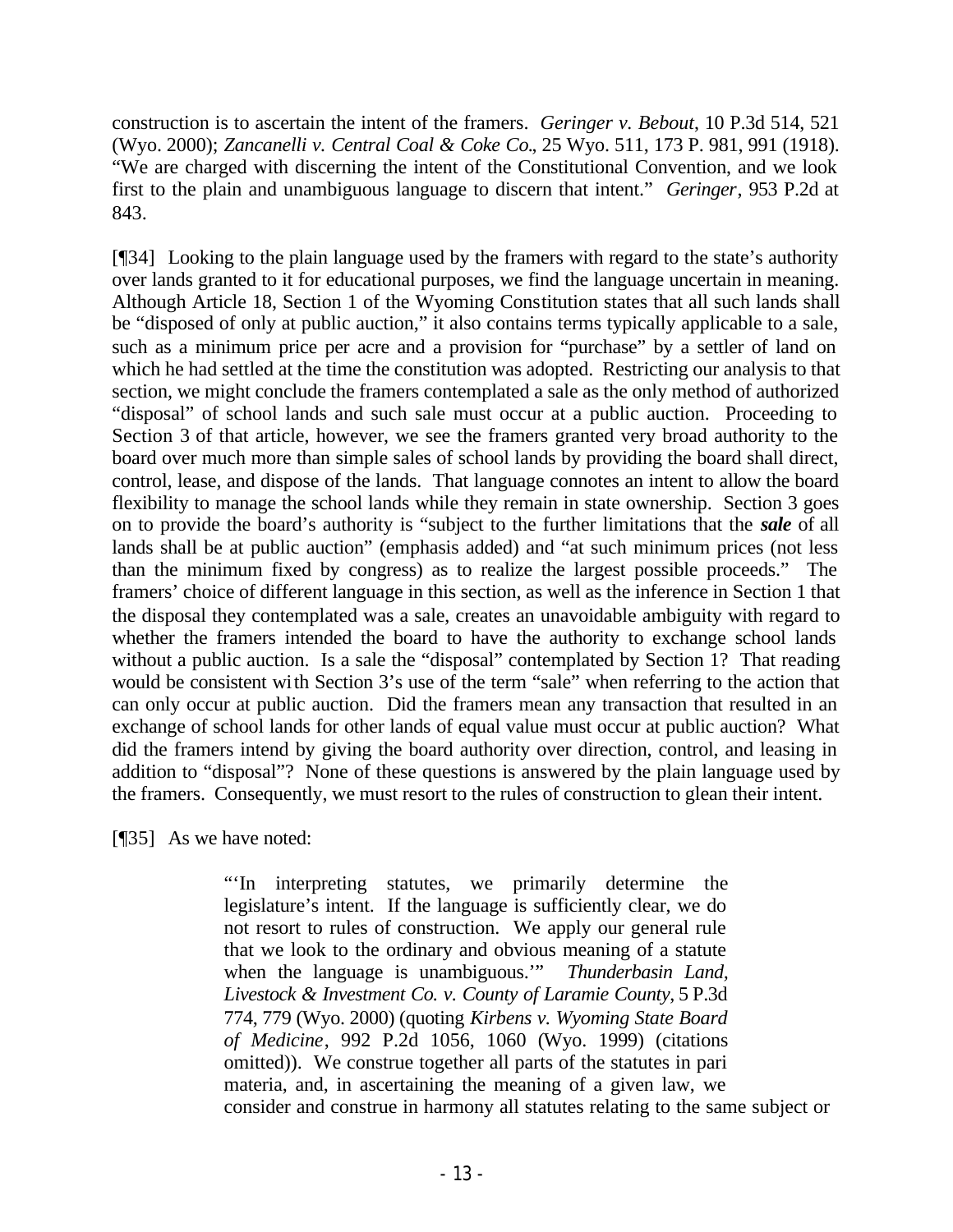having the same general purpose. *Id.* "When the language is not clear or is ambiguous, the court must look to the mischief the statute was intended to cure, the historical setting surrounding its enactment, the public policy of the state, the conclusions of law, and other prior and contemporaneous facts and circumstances, making use of the accepted rules of construction to ascertain a legislative intent that is reasonable and consistent." *State ex rel. Motor Vehicle Division v. Holtz*, 674 P.2d 732, 736 (Wyo. 1983).

*Fosler v. Collins*, 13 P.3d 686, 688 (Wyo. 2000).

## **DISCUSSION**

[¶36] As we apply these rules of construction to the constitutional provisions in question to determine whether the statutes and regulations authorizing exchanges of school lands without public auction are constitutional, we look first to the historical context of the two provisions and the "mischief" they were intended to cure. In doing so, we note Article 18, Section 1 was contained in the original constitution adopted in 1890, while Article 18, Section 3, in its current form, resulted from a 1921 amendment by a different group of "framers" which combined the original Section 3 with Article 7, Section 13.

[¶37] Looking first to the original language, we have as guidance the records of the constitutional convention and the historical experience of other states as they were admitted into the Union. The federal government's policy of granting lands to states for the support of schools is traceable to the country's infancy and the adoption of the General Land Ordinance of 1785 and the Northwest Ordinance adopted two years later, both of which required certain lands to be granted for schools to new states joining the Union. Sally K. Fairfax et al., *School Trust Lands: A Fresh Look at Conventional Wisdom*, 22 Envtl. L. 797, 805-06 (1992). The general motivation for the grants was the concern that states in their infancy would not provide sufficient financial support of schools without federal assistance. *Id.* at 806 n.24. However, exactly how the states were to use the lands to support the schools was not well defined. From the beginning, debate occurred over whether such lands should be sold or retained for future use. Many of the early states' constitutions actually provided for quick sales in order to spur economic development as well as provide immediate funds for the support of schools. *Id.* at 807. While much has been made about those early states having improperly managed the lands granted, some authorities suggest their actions derived from a desire to achieve immediate benefit for the citizens rather than preserving the lands for the use of future generations. According to these authorities, suggestions by historians of incompetence or corruption have been overstated. *Id.*

[¶38] In any event, limitations on states' rights regarding the management and sale of school lands evolved over time. States imposed such limitations on themselves in their own constitutions, and, in some cases, the federal government imposed limitations in the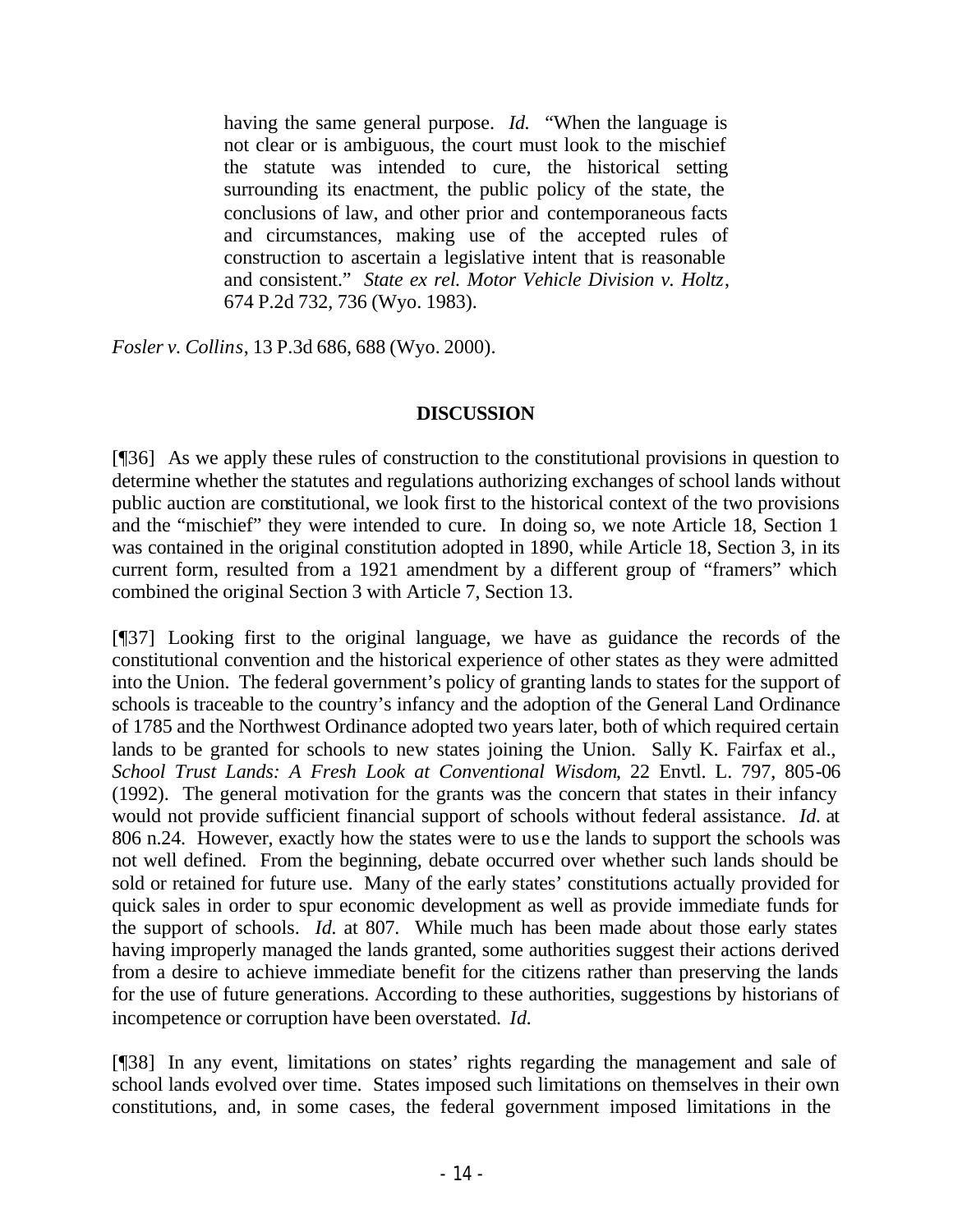respective enabling statutes. Subtle, but significant, variations in language exist between states as well as within the key documents enacted in a single state. *Id.* at 819. For example, Section 4 of Wyoming's Act of Admission granted lands "for the support of common schools" whereas Article 18, Section 1 of our constitution accepted the grants "for educational purposes," arguably a less restrictive limitation. Throughout the Nineteenth and early Twentieth Centuries, neither the state constitutions nor the federal enabling statutes explicitly addressed the states' authority to exchange school lands for other lands of equal value.

[¶39] While the general historical context is informative, our task is to interpret the Wyoming Constitution and the Act of Admission; therefore, we must focus our analysis on the unique history of those particular provisions. Unlike most states, Wyoming's constitutional convention was called before Congress enacted any enabling legislation. Robert B. Keiter & Tim Newcomb, The Wyoming State Constitution, A Reference Guide at 5 (1993), citing T. A. Larson, History of Wyoming at 244 (2d ed. 1978). Consequently, the delegates had to assume Congress would grant Wyoming federal lands when it authorized statehood. They did not have the benefit of a specific grant with which they could conform their acceptance. *See generally* Keiter & Newcomb, *supra* at Foreword. Ultimately, Congress passed Wyoming's Act of Admission on July 10, 1890, eight months after the constitution was adopted, and, as expected, that act granted Wyoming various lands, some of which were dedicated for "support of common schools" and to be "disposed of only at public sale." Act of Admission at §§ 4, 5.

[¶40] The record of the debates during the constitutional convention sheds some light on the concerns of the delegates regarding the lands they anticipated would be granted by the federal government. These records "may very properly be resorted to as indicating somewhat the intent and object which caused the incorporation of disputed clauses into the fundamental law." *Grand Island & N. W. R. Co. v. Baker,* 6 Wyo. 369, 45 P. 494, 500 (1896); *see also Chicago & N. W. Ry. Co. v. Hall*, 46 Wyo. 380, 26 P.2d 1071 (1933). We learn from these debates the delegates used the terms "sale" and "disposal" interchangeably and did not address the concept of exchange of lands. 1889 Journal and Debates of the Constitutional Convention of the State of Wyoming at 749-52. They rejected a proposal to withhold the lands from sale to preserve their value for future generations. The discussion discloses a belief by some that the lands were not likely to garner the minimum \$10 per acre price and, if they did, the state should act quickly to sell them. *Id.* at 752. We also learn from these records that, while the delegates agreed to require a public auction before these lands could be sold, some believed auctions could be manipulated and the further protection of an appraisal by the land commissioner should be required. *Id.* at 755-56. In what must be interpreted as a desire for flexibility and a willingness to rely on the land commissioner to assure a fair sales price, the delegates agreed to allow sales to occur so long as at least seventy-five percent of the appraised value was obtained. *Id.* at 753. Throughout the debates, the concern of the delegates was focused on how and when state lands could be sold. When those concerns were translated into the actual language of the relevant constitutional provisions, the terms "sale" and "disposal" seem to be used interchangeably. Article 18, Section 1, in which the State of Wyoming accepted the grant of lands by the federal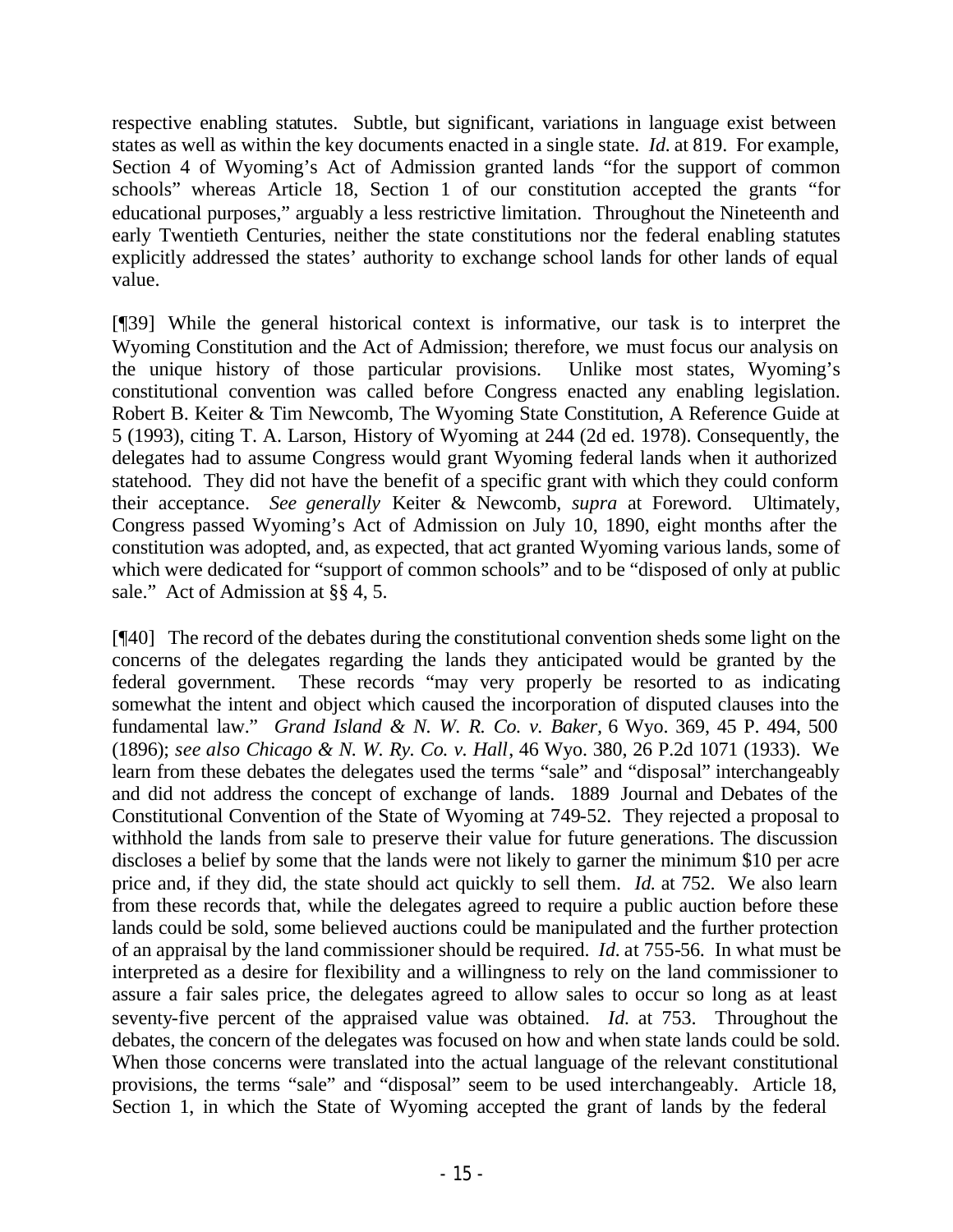government for "educational purposes," provided that such lands "shall be *disposed of* only at public auction" (emphasis added) at a minimum of \$10 per acre, clearly a "sales price," and seventy-five percent of the appraised value. At the same time, delegates also adopted Article 7, Section 13, which required an auction before the "sale" of school lands. Reading the language of these two provisions together and in light of the contemporaneous comments of the delegates, we believe the only method of "disposal" contemplated was a sale. That conclusion is consistent with the language chosen by Wyoming's first legislature immediately following statehood that state lands could be "disposed of" at public auction after being "appraised" and "sold" for a minimum price of \$10 per acre.

[¶41] The convention records, the constitutional language itself, and the first statutes are devoid of any mention of land exchanges. This situation is not unlike the experience in other states admitted into the Union in the same general time frame. In fact, the first mention we found of the general concept of exchanges of public lands appears in 1914 when the federal government amended the statute which created Yosemite National Park to specifically authorize land exchanges. 16 U.S.C. § 51 (1914). Despite this lack of specific authority for the exchange of state lands, within eighteen years of statehood, Wyoming's land commissioner proposed to relinquish certain school sections which were located within Indian reservations in exchange for acquiring equal area of indemnity land in lieu thereof. Second Biennial Report of Robert P. Fuller, Commissioner of Public Lands, Wyoming at 11 (1906-1908). That practice continued through the early 1900s resulting in numerous exchanges with the federal government and the overall enhancement of the value of the school lands. *See also* Third Biennial Report of the Commissioner of Public Lands of Wyoming (1910); Sixth Biennial Report of the Commissioner of Public Lands of Wyoming (1916).Without question, these exchanges with the federal government could not have occurred had a public auction been required before the particular parcel of school land could be conveyed. The active support of both the federal and state governments was necessary to accomplish these exchanges, and no indication exists in the historical record that either believed public auctions were a condition precedent to the exchanges.

[¶42] The constitution was amended in 1921 in this environment where exchanges were not specifically addressed in the constitution, yet the state and federal government were freely exchanging school lands. The amendment combined Article 18, Section 3 and Article 7, Section 13, which both provided for the creation of boards to manage lands granted to the state. Slight differences in the makeup and scope of authority of the two boards had led to confusion and duplication. The amendment created a new Article 18, Section 3, which combined the boards into a single "board of land commissioners," and applied the public auction requirement to the "sale" of all lands instead of only school lands. Senate Joint Resolution No. 2, Feb. 21, 1921, 1921 Wyo. Sess. Laws at 293. The authors of the 1921 amendment used the term "sale" and not the arguably broader term "disposal" to describe the transaction requiring a public auction. While it is difficult to make much of this subtle difference in language, it is indisputable that the land commissioner had exchanged thousands of acres with the federal government by the time of this amendment, and yet no attempt was made in the amendment process to require a public auction before an exchange could occur. Further evidence of the legislative branch's concurrence in exchanges without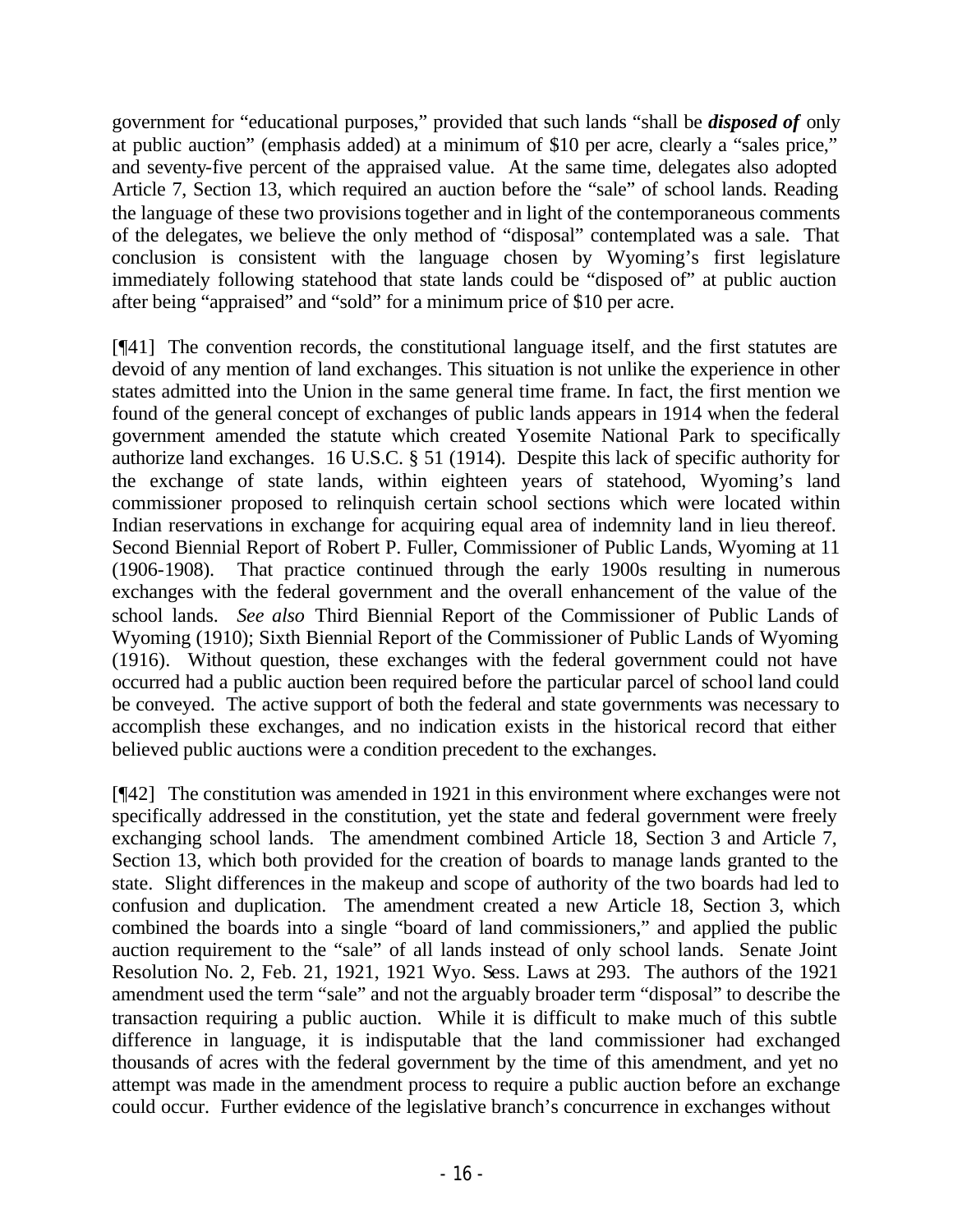public auction was its adoption of statutes specifically allowing exchanges of school lands for both federal lands and private lands. *See* 1929 Wyo. Sess. Laws ch. 108, § 6 codified at Wyo. Stat. Ann. § 36-1-104 (LexisNexis 2001); 1935 Wyo. Sess. Laws ch. 76, § 1 codified at Wyo. Stat. Ann. § 36-1-106 (LexisNexis 2001); 1935 Wyo. Sess. Laws ch. 76, § 2 codified at Wyo. Stat. Ann. § 36-1-107 (LexisNexis 2001); 1935 Wyo. Sess. Laws ch. 76, § 4 codified at Wyo. Stat. Ann. § 36-1-111 (LexisNexis 2001). The later act allowed exchanges on a "value for value" basis after finding an exchange would:

> (i) Make state lands more manageable where the lands are not otherwise manageable;

> (ii) Meet a specific need of a school or community for land;

> (iii) Better meet the multiple use objectives for the benefit of the trust; or

> (iv) Realize a clear long term benefit to the trust which substantially exceeds the present and probable future benefit from continued ownership.

Section 36-1-111(a).

[¶43] In this same time frame, the federal Taylor Grazing Act, Act of June 28, 1934, ch. 865, 48 Stat. 1269 (codified at 43 U.S.C. §§ 315-316 (1934)), was enacted setting forth an explicit process for the exchange of federal lands and demonstrating a similar agreement by the federal government to the concept of exchanges of lands with the states. This statute apparently prompted the Wyoming legislature to pursue a constitutional amendment specifically authorizing the state to accept title to lands owned by the federal government in exchange for state lands of equal value. Senate Joint Resolution No. 5, Feb. 18, 1935, 1935 Wyo. Sess. Laws at 208. The voters failed to approve that amendment by a small margin. Wyoming Official Directory and Election Returns (1931-39). The challengers argue that failed attempt to amend the constitution supports their position that the constitution prohibits exchanges without public auction. While it is an accepted rule of statutory construction that rejection of a proposal by a governmental body is an indication of its intent, the rule cannot be applied automatically without first examining the failed proposal and the context in which it arose. A careful examination of the failed 1935 amendment does not support the conclusion urged by the challengers.

[¶44] The proposed amendment, by its own terms, was intended to facilitate exchanges authorized by the Taylor Grazing Act. Rejection of the amendment sheds little light on the constitution's preexisting provisions governing the "sale" of school lands or exchanges for private lands. Furthermore, the state's continued practice of freely exchanging state lands for both private and federal lands of equal value undermines the suggestion that anyone questioned at the time whether such exchanges without public auction were constitutional.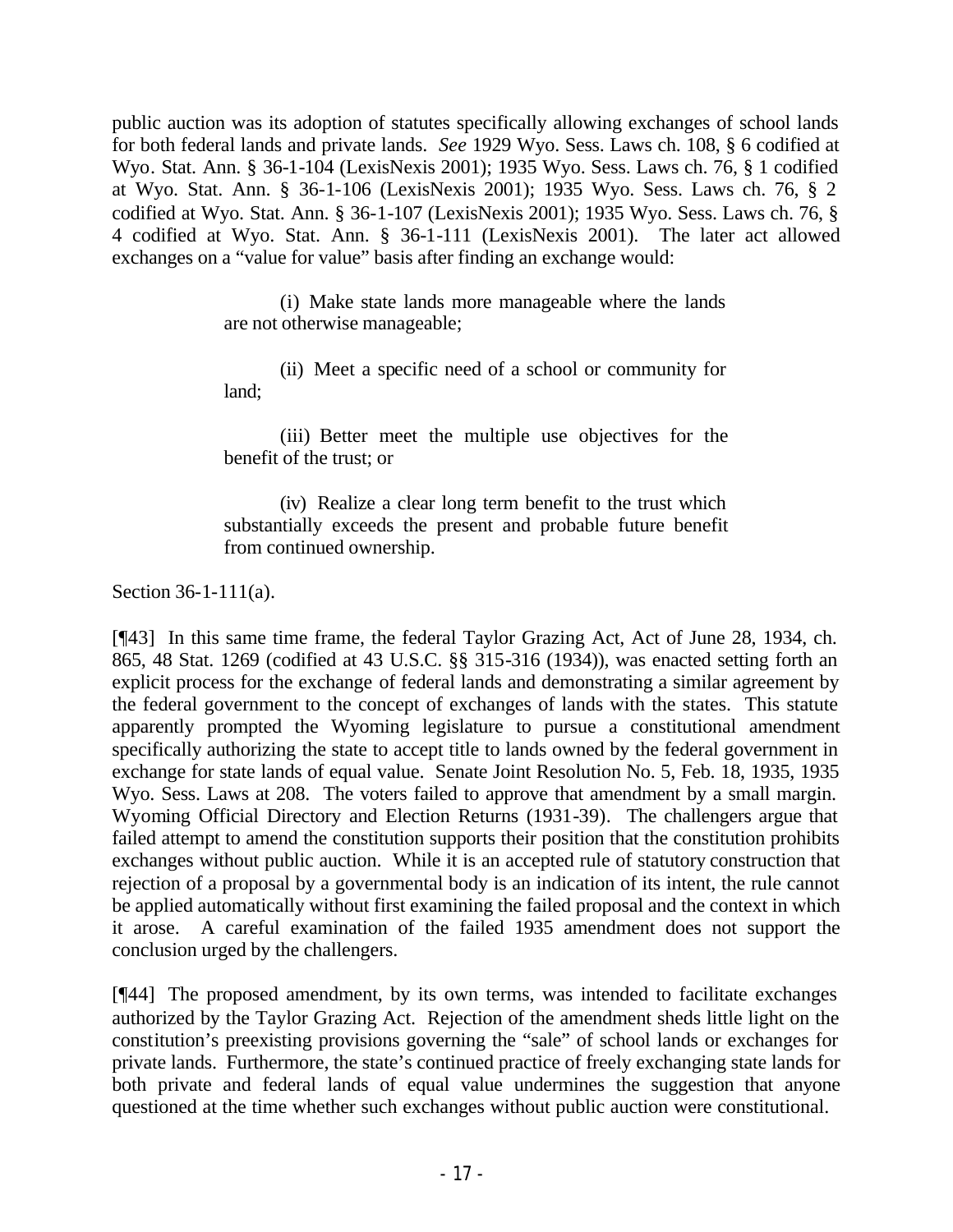The state's position was later supported by an attorney general's opinion concluding that the constitutional term "disposal" was intended to mean "sale" and a public auction was not required for exchanges. Op. Att'y Gen. No. 110, Opinions of the Attorneys General of the State of Wyoming 624 (1953-1956).

[¶45] Assuming the framers' only intent was to restrict the legislature's options with regard to the sale of school lands and not other aspects of managing that resource, the state retained its inherent police power to maximize the value of the school lands it was responsible for managing. This is so because, as has long been recognized, the legislature may enact any law not expressly or inferentially prohibited by the constitution. *Witzenburger v. State ex rel. Wyoming Community Development Authority*, 575 P.2d 1100 (Wyo. 1978).

[¶46] The early history of the state's exercise of its authority over school lands is important to our efforts to give meaning to the words of the framers because it was contemporaneous with the adoption of the constitution and, therefore, likely reflective of the mindset of the framers. *Rasmussen v. Baker*, 7 Wyo. 117, 50 P. 819 (1897). It is also significant that the state's assumption of authority, by both the legislative and executive branches, to exchange lands without public auction remained consistent and unquestioned for over a century and resulted in the exchange of thousands of acres of school lands with the purpose of enhancing the value of the school lands as a whole. Though the legislature's interpretation of the constitution is not binding on this Court, we would "be loath to interpret the constitution otherwise." *Geringer*, 10 P.3d at 522; *see also Coronado Oil Company v. Grieves,* 603 P.2d 406, 411 (Wyo. 1979). Likewise, the executive branch's uniform interpretation that the constitution allows for exchanges without public auction deserves consideration. *People ex rel. Emerson v. Shawver*, 30 Wyo. 366, 222 P. 11 (1924). The attorney general's opinion supporting the executive branch's interpretation aids us and is entitled to some weight given the fact that state officials acted upon the opinion. *State ex rel. Burdick v. Schnitger*, 17 Wyo. 65, 96 P. 238 (1908).

[¶47] The challengers do not directly address this historical context and point instead to authorities which in other factual situations have interpreted the term "disposal" as meaning "to alienate" or "transfer" and the term "exchange" to mean "sale." While these authorities are instructive, they fall short of proving beyond a reasonable doubt what the framers meant when they selected those terms. For example, Black's Law Dictionary defines "dispose of" as "[t]o alienate or direct the ownership of property . . . . To exercise finally, in any manner, one's power of control over; to pass into the control of someone else; to . . . relinquish, part with, or get rid of; ... to bargain away." Black's Law Dictionary 471 ( $6<sup>th</sup>$  ed. 1990). Yet, as Black's Law Dictionary also points out, the term "dispose of" is "[o]ften used in [the] restricted sense of 'sale' only, or [is] so restricted by context." *Id.* In contrast to this restricted meaning and like the more general definitions contained in Black's Law Dictionary, several Wyoming cases have concluded "dispose" is a broad term signifying more than "sell." However, those cases involved entirely different factual settings and did not address the constitutional provisions in question here. *J. M. Carey & Brother v. City of Casper*, 66 Wyo. 437, 213 P.2d 263 (1950); *State ex rel. Cross v. Board of Land Commissioners,* 50 Wyo. 181, 62 P.2d 516 (1936). Interestingly, in interpreting the term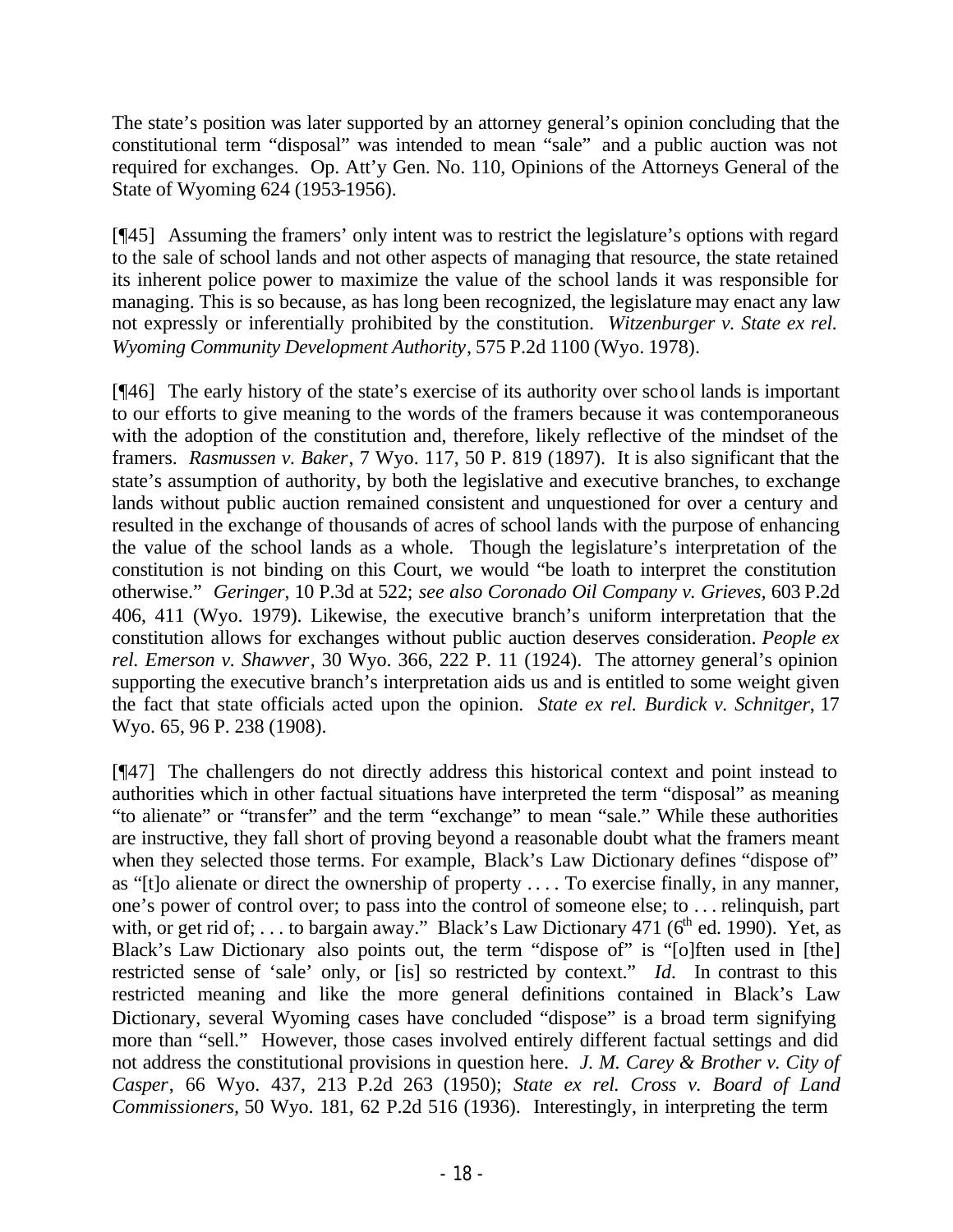"land" in *Cross,* this Court suggested the term could in some contexts mean everything above and below the surface as the appellant argued but would not have that same meaning in other contexts. "Reason and context play an important part in determining [a term's] true significance," this Court said. *State ex rel. Cross v. Board of Land Commissioners*, 50 Wyo. 181, 58 P.2d 423, 429, *reh'g denied*, 50 Wyo. 181, 62 P.2d 516 (1936).

[¶48] The challengers further argue *State v. Yellowstone Park Co.,* 57 Wyo. 502, 121 P.2d 170, 171 (1942), supports their position that "sale" includes exchanges because this Court stated a sale is "a contract between parties to give and to pass rights of property." That conclusion is inconsistent, however, with an earlier opinion much closer in time to the constitutional convention, *Cone v. Ivinson,* 4 Wyo. 203, 33 P. 31, 33 (1893), *aff'd*, 35 P. 933 (1894), in which this Court stated, "The usual and ordinary definition of the word 'sale' is 'the transfer of the absolute or general property in a thing for a price in money.' Benj. Sales, § 1." Certainly, that definition would exclude an exchange.

[¶49] None of these authorities is very helpful in determining the intent of the framers. Certainly, "disposal" could include a sale, and an exchange could fit some definitions of "sale." However, given the situation facing the framers, the lack of any evidence they were even aware of the possibility of exchanges, and their desire to allow the land commissioner maximum flexibility while protecting the value of the school lands for the support of education, isolated definitions utilized by courts or dictionaries in dissimilar contexts are not particularly helpful or controlling.

[¶50] More instructive are the opinions of the few courts that have considered the issue in the context of lands granted to states for school purposes. Those courts have reached varying results, and their opinions must be examined individually as their respective results are necessarily dependent on each state's unique constitutional and statutory framework. The first of these cases is *Watson v. Caldwell,* 35 So. 2d 125 (Fla. 1948), which held the State of Florida could exchange school lands with lands from the federal government so the school lands could be included in Everglades National Park without violating a statutory requirement that all such lands be advertised and sold to the highest bidder. Florida did not have a constitutional requirement for public auction of school lands. However, the court had no difficulty differentiating between a sale of school lands and an exchange of such lands with the federal government for lands of equal value.

[¶51] In Colorado, the state's appellate court and the federal courts have addressed the issue and have, likewise, distinguished between sales and exchanges. The language in the Colorado Enabling Act, 18 Stat. 474, provided that school lands were to be "disposed of" only at public sale, created an explicit trust for the benefit of public schools, and required that the lands be managed in such a manner as would secure the maximum possible amount for the school fund. *Branson School District RE-82*, 958 F. Supp. at 1506. Colorado adopted an extensive amendment, Amendment 16, to its constitution granting the state substantial flexibility in the management of school lands including expanding its management authority "in order to produce reasonable and consistent income over time." *Id.* at 1520. Several school districts and school children claimed the amendment would result in less money to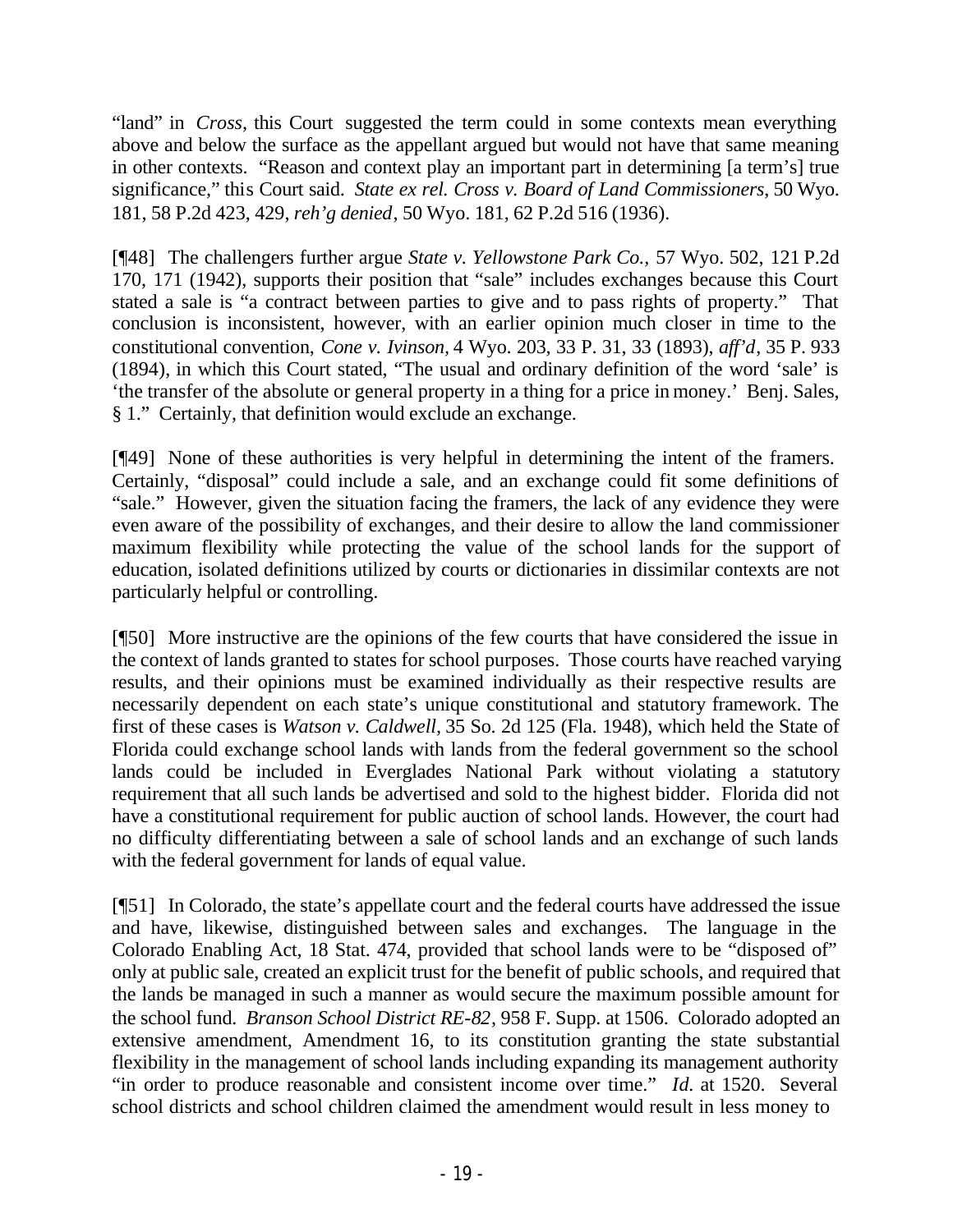the school lands fund and challenged the amendment in federal court contending it conflicted with Colorado's enabling act and the supremacy clause of the United States Constitution. *Id.* at 1501. Section 9(7) of Amendment 16 authorized the state to undertake "non-simultaneous exchanges of land." *Id.* at 1518. The court had no difficulty concluding nothing in that section "violates either the requisites of the Enabling Act or general trust principles." *Id.* Although it is not clear from the opinion, apparently the challengers were not even arguing that exchanges in general violated the enabling act's requirement for public auctions. Instead, they objected to exchanges where money from nonsimultaneous land exchanges was held in a separate account until the exchange was completed, claiming that violated Section 14 of the Colorado Enabling Act which required that such money be placed in the permanent school fund. The court characterized this argument as resting on "the premise that nonsimultaneous land exchanges are really sales." *Id.* Disagreeing with that conclusion, the court held:

> I cannot agree. Deferred exchanges are common and acceptable transactions in real estate law and are not, as recognized by the IRS, sales or taxable events. *See* Internal Revenue Service Code § 1031; 26 U.S.C. § 1031. Accordingly, § 9(7)'s mechanism for allowing non-simultaneous land exchanges is not contrary to section 14 to the Enabling Act.

> In addition, exchanges of trust assets may be necessary to the prudent and effective management of a trust. 76 Am. Jur. 2d Trusts § 433 (1990) (transfer of trust assets is common and may be necessary for reinvestment into more productive assets). Accordingly, so long as the exchanges are performed to benefit the public schools, neither the Enabling Act nor common trust law prohibits non-simultaneous exchanges of land within the trust.

*Id.* at 1518-19.

[¶52] Implicit in the court's reasoning is the assumption that simple exchanges likewise are not violative of the enabling act's requirement that all "sales" be only at a public auction or sale. The Tenth Circuit Court of Appeals affirmed this decision and, while recognizing the Colorado Enabling Act's sole and exclusive method for "disposing of the school lands" was a "'public sale' with a certain minimum price," upheld the amendment's provision "to facilitate land exchanges." *Branson School District Re-82 v. Romer*, 161 F.3d 619, 637-42  $(10<sup>th</sup>$  Cir. 1998). The court concluded that, so long as the interest from a nonsimultaneous land exchange was used for acquiring replacement lands which were themselves held in trust, the requirements of the enabling act were met. A fair reading of these cases discloses no suggestion by either the litigants or the courts that land exchanges are subject to the requirement of Colorado's enabling act that school lands be "disposed" of through a public auction.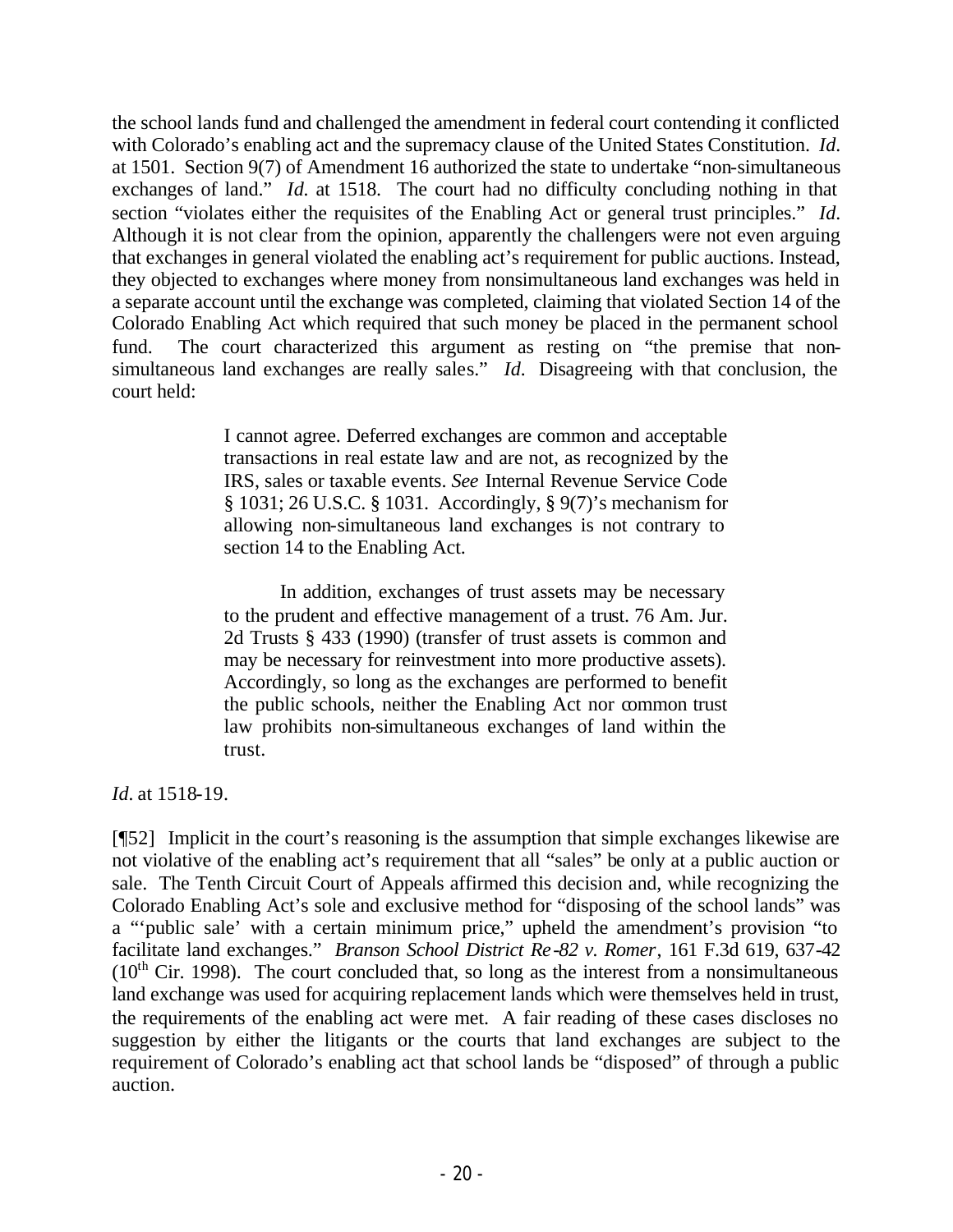[¶53] Following the *Branson* cases, the Colorado Court of Appeals considered a transaction involving school lands and concluded it constituted a sale, not an exchange, and was void for failure to comply with a Colorado statute which governed sales. *East Lake Creek Ranch, LLP v. Brotman,* 998 P.2d 46 (Colo. Ct. App. 1999), *rev'd on other grounds*, 31 P.3d 886 (2001). The facts of that case were clearly determinative of the outcome and suggest that a pure exchange transaction would not have been considered by the court to be a "sale." In a nonsimultaneous exchange, the state granted the school lands to a private party before the corresponding private lands were identified and with no time limit in place for when that exchange was to occur. In addition, the state and the private party had agreed upon an appraised price for the school lands, and, when the private party deposited that amount with the state, he received the state patent. The court held the test for determining whether the transaction was an exchange or a sale was whether there was a fixed value for the exchange; if there was, the court held, it was a sale. *Id.* at 50. However, the court also stated:

> Admittedly, the mere fact that a price is placed on the properties involved in an exchange does not render the transaction a sale where the price fixed is evidently for the purpose of constituting a basis on which the exchange may be made. However, where the price is determined for the purpose of fixing definitely the value of the respective properties involved in the purported exchange, that determination is conclusive that a sale, not an exchange, has occurred. 33 C.J.S. Exchange of Property 2(b) (1998); *see Higbie v. Johnson,* 626 P.2d 1147 (Colo. App. 1980); *see also Hamburger v. Berman,*  203 Mich. 78, 168 N.W. 925 (1918) (contract held to be exchange of two properties where values fixed by the respective parties upon the properties were mere estimates and were merely for the purposes of effecting an exchange).

*Id.* The entire thrust of the *East Lake Creek Ranch* opinion is the court's recognition that, in the context of state school lands, sales and exchanges are distinct and mutually exclusive. This holding is consistent with the decision in *Sorenson v. Regional Transportation District,*  745 P.2d 1047, 1049 (Colo. Ct. App. 1987), where the Colorado Court of Appeals held the transfer of property from the State Board of Land Commissioners to RTD in exchange for RTD land of equivalent value was not a "sale" of the property. Consequently, if true exchanges are involved, it appears the Colorado courts would agree that the public sale provisions of the Colorado statutes do not apply.

[¶54] The only case involving school lands where the court concluded an exchange without the public auction required for sales was prohibited is *Fain Land & Cattle Company v. Hassell,* 790 P.2d 242 (Ariz. 1990) (en banc). The Arizona Supreme Court held that a proposed exchange of school lands constituted a sale and, without a public auction, violated the state's constitution. One justice, concurring with the result but for different reasons, explicitly concluded sales and exchanges were clearly different and the transaction proposed was an exchange. However, the justice concluded, because the constitution did not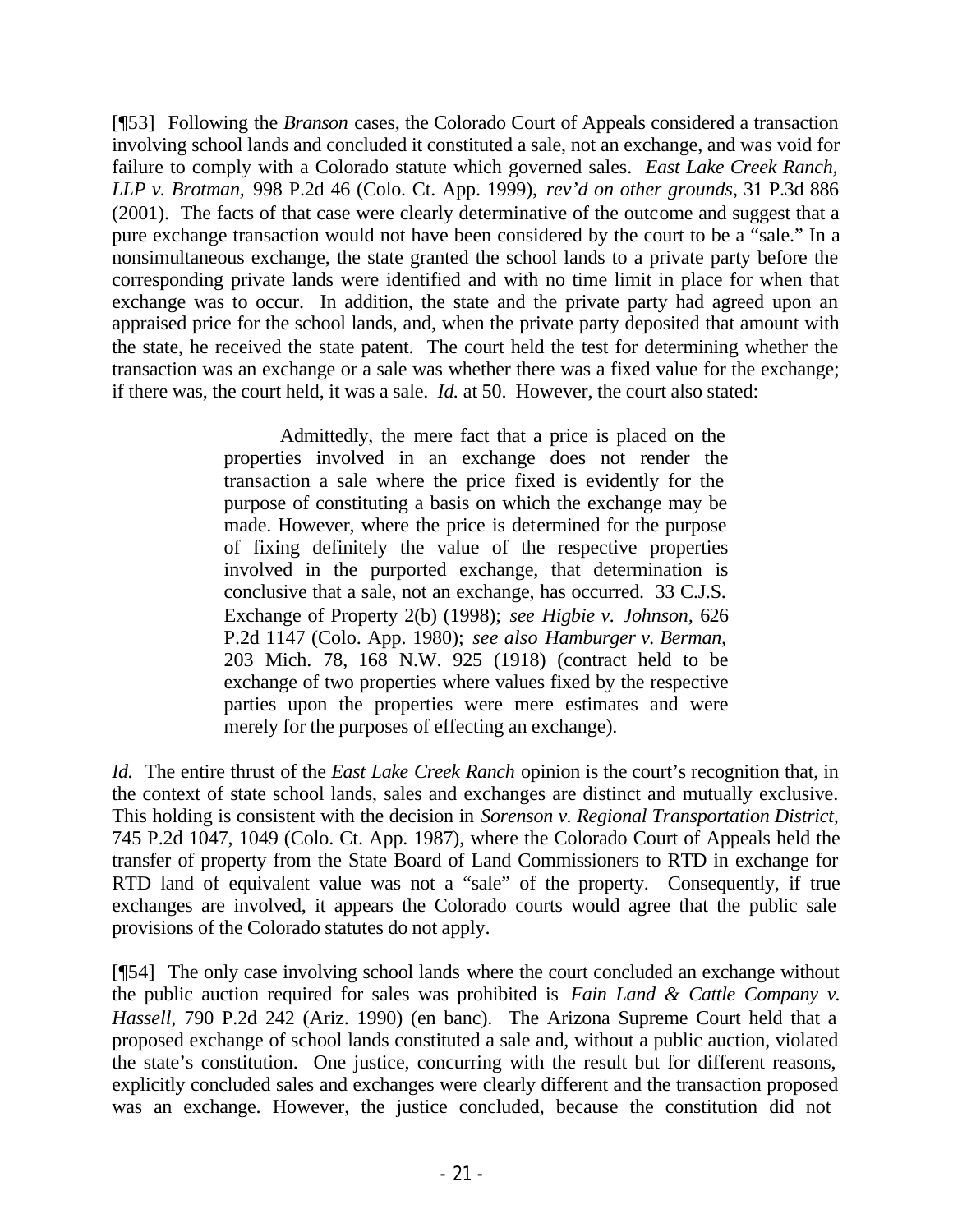specifically grant the state authority to exchange lands, the proposed exchange must fail. 790 P.2d at 598 (Corcoran, J., concurring in part).

[¶55] Arizona's unique constitutional and historical context prevents the *Fain* holding from controlling the result in Wyoming. The Arizona-New Mexico Enabling Act, adopted in 1910, twenty years after Wyoming's Act of Admission, imposed vastly different and far more restrictive limitations on the state with regard to the administration of its school lands. Act of June 20, 1910, Pub. L. No. 219 (ch. 310), 36 Stat. 557. The statute provided the state

> may only sell or lease trust land to the highest bidder at public auction after public notice. Enabling Act § 28. No sale or other disposal may be made unless the land is first appraised for its "true value," and the state receives consideration equal to, or greater than, the appraised value. In addition, the Enabling Act provides that any disposition of trust land not in substantial conformity with its provisions is "null and void." . . .

> The Enabling Act required that the state and its people consent to all its provisions concerning lands granted to the state and that an ordinance be included in the state constitution "in such terms as shall positively preclude the making of any future constitutional amendment or any change or abrogation of the said ordinance in whole or in part without the consent of Congress." Enabling Act § 20.

*Fain*, 790 P.2d at 589 (some citations omitted). Pursuant to this more restrictive enabling act, Arizona adopted detailed and restrictive constitutional provisions including, by reference, all the terms of the enabling act itself. Later, in response to the passage of the Taylor Grazing Act, Congress amended the Arizona-New Mexico Enabling Act to specify the state was authorized to exchange school lands. Act of June 5, 1936, ch. 517, 49 Stat. 1477; *Fain*, 790 P.2d at 590. However, Arizona rejected a constitutional amendment which would have specifically authorized exchanges. *Fain*, 790 P.2d at 590. On the basis of that history, the Arizona Supreme Court held "the Enabling Act provides a minimum level of protection for trust land, while our state constitution goes much further" and "the express provisions of article 10 prohibit methods of disposal not enumerated in *our* constitution." *Id.*  at 591. In reliance, in part, on this authority, the court in *Fain* applied, in our view, an overly restrictive definition of "exchange" as any transaction with a fixed value, including an exchange "based on its appraised monetary value." *Id.* at 592. However, the concurring opinion rejected this logic and concluded that an appraisal establishing a monetary value did not transform the exchange transaction into a sale. Citing to the Florida case of *Watson,* 35 So. 2d 125, the concurrence concluded the sale/exchange debate was mere semantics and the reason the proposed exchange must fail was because exchanges were not explicitly authorized by the terms of the Arizona Constitution. *Id.* at 598 (Corcoran, J., concurring in part). We believe that this conclusion is inconsistent with Wyoming law which provides the constitution is a limitation–not a grant–of authority. The omission of specific reference to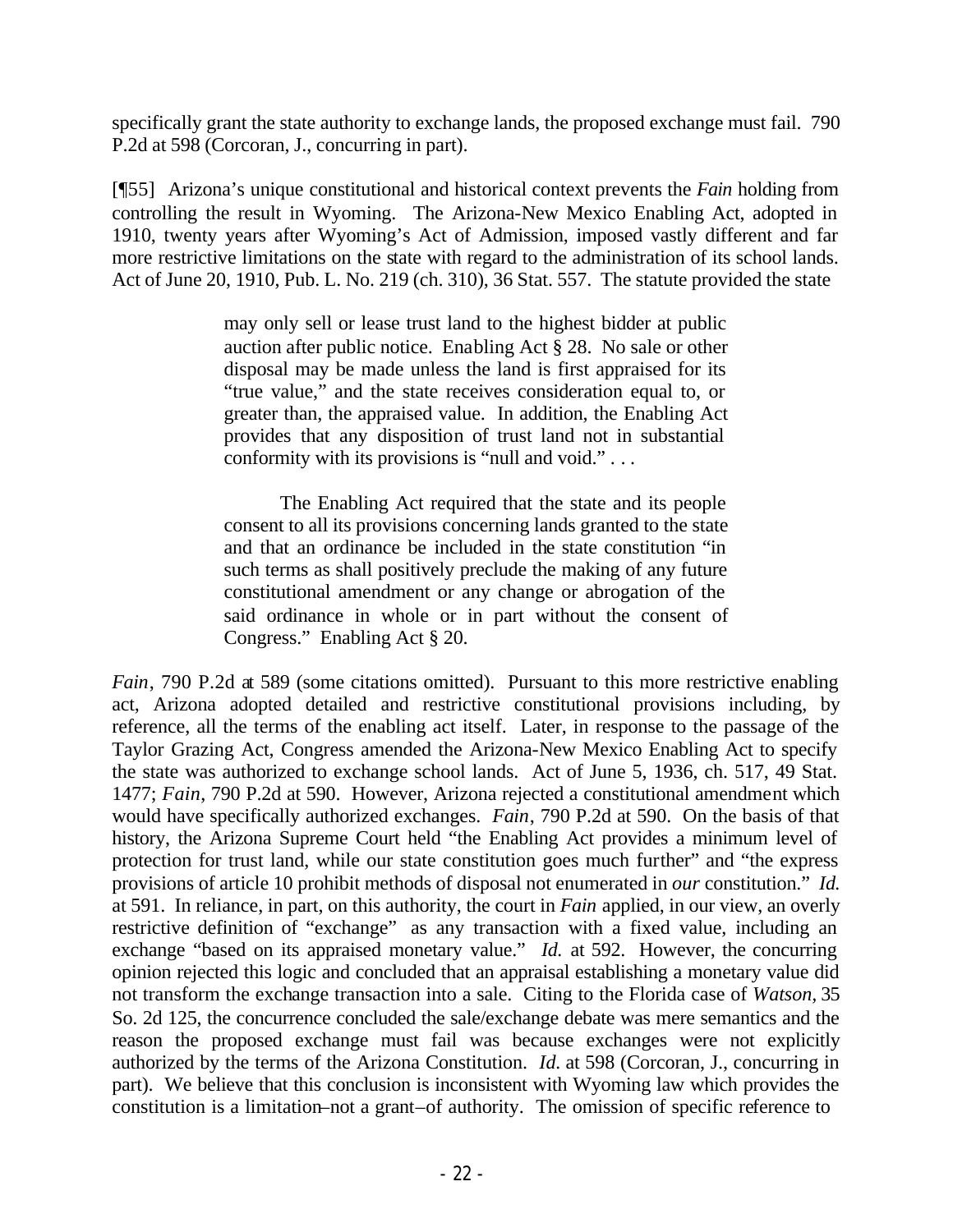exchanges in our constitution does not prohibit the state from entering into such transactions in the course of exercising its general police power.<sup>4</sup> The concurring opinion in *Fain* also rejected the conclusion that an exchange is a sale because it would lead to the "absurd result" that a public auction is required, an outcome which would be impossible to implement. Moreover, the concurrence concluded, "An exchange by public auction is an oxymoron, certainly not within the intentions of the framers of either the 1910 Enabling Act or our constitution." *Id.* at 600 (Corcoran, J., concurring in part).

[¶56] The dissenting opinion in *Fain* disagreed with the majority's logic that, simply because a value is assigned to one or all the properties, a sale occurs. The dissent carefully examined the authorities cited by the majority in support of that proposition and concluded they involved different facts and none addressed the exchange of public land for private land. It found, "A sale and an exchange are two different concepts with different legal significance attached to each; otherwise, the words would be synonyms for each other with no legal difference." *Id.* at 606 (Cameron, J., dissenting). We find the rationale of the *Fain* dissent more persuasive than the majority when considering what Wyoming's framers intended when they required a public auction for a sale of school lands.

[¶57] The challengers' contention that "disposal" must be read so broadly as to include any means of conveying the state's interest in school lands does not square with other authorities which have approved of grants of rights of way in school lands, condemnation of school lands, and use of school lands by other public and nonschool entities, all without public auction so long as the respective school lands fund receives full value for the interest granted. For example, the United States Supreme Court held public sale provisions of the Arizona-New Mexico Enabling Act did not apply to the state highway department's acquisition of rights of way and material sites on school lands. However, the court further held the state could not presume the value of the school lands was enhanced by the highway department's activities and was required to fully compensate the trust fund for the value of the interests acquired. *Lassen v. Arizona ex rel. Arizona Highway Department,* 385 U.S. 458 (1967). After considering the historical context of the enabling act and concluding the purpose of the public sale requirement was to prevent school lands from being "exploited for private advantage," the court saw "no need to read the Act to impose these restrictions on transfers in which the abuses they were intended to prevent are not likely to occur, and in which the trust may in another and more effective fashion be assured full compensation." *Id.* at 464. The holding in *Lassen,* which can be applied with equal force to exchanges, stated:

> We conclude that it is consonant with the Act's essential purposes to exclude from the restrictions in question the transactions at issue here. The trust will be protected, and its purposes entirely satisfied, if the State is required to provide full

<sup>&</sup>lt;sup>4</sup> The concurring opinion also rejects the argument that "other disposal" includes sales relying on provisions of the Arizona Constitution.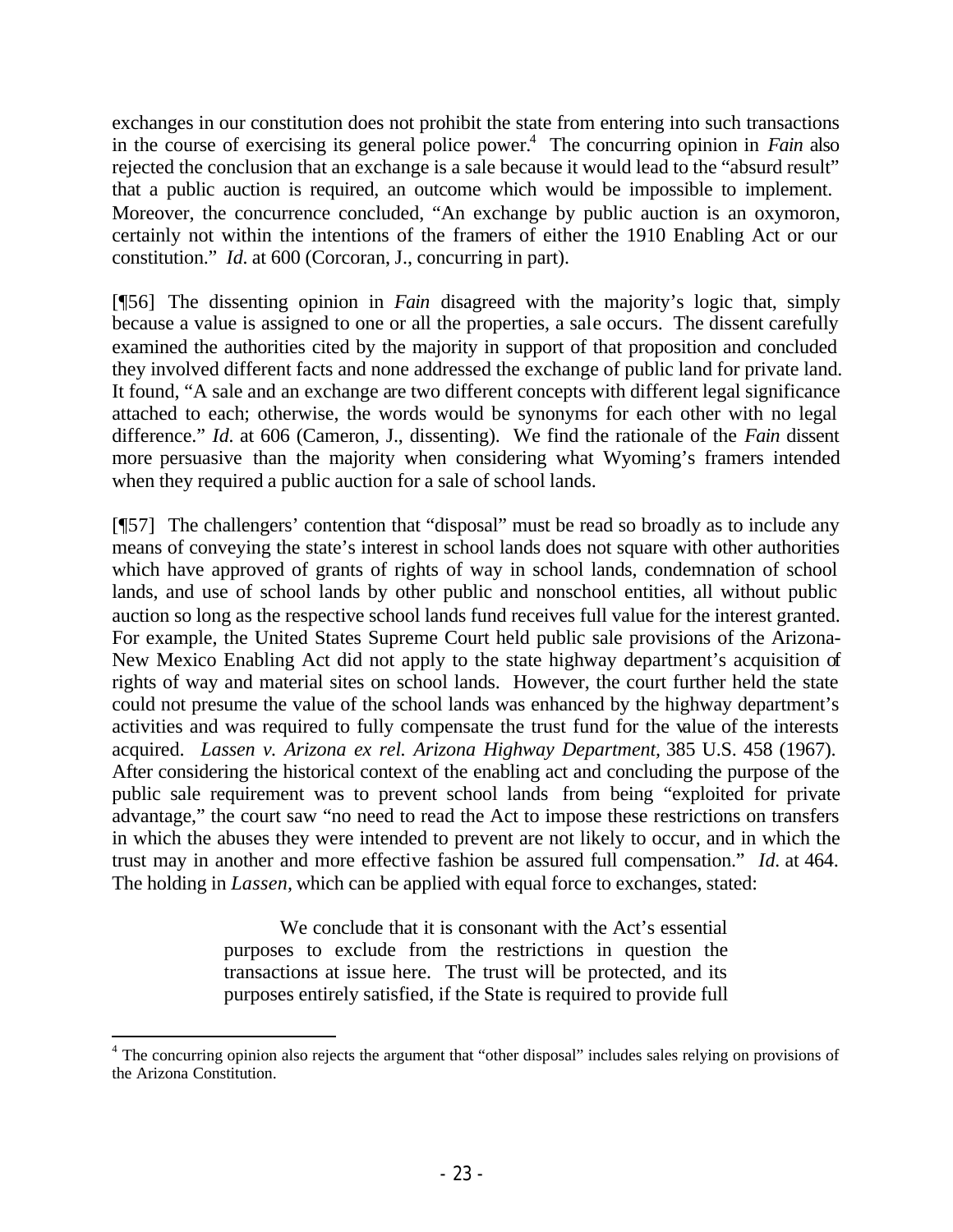compensation for the land it uses. We hold, therefore, that Arizona need not offer public notice or conduct a public sale when it seeks trust lands for its highway program. The State may instead employ the procedures established by the Commissioner's rules, or any other procedures reasonably calculated to assure the integrity of the trust and to prevent misapplication of its lands and funds.

*Id.* at 465.

[¶58] The Wyoming Supreme Court approved similar logic in *Ross v. Trustees of University of Wyoming,* 30 Wyo. 433, 222 P. 3 (1924), where we concluded condemnation of a right of way across lands owned by the university did not violate the constitutional requirement for a public auction for "disposition" of school lands. Relying on the fact that the rights of way for public roads improved the value of the remaining school lands, a concept equally applicable to land exchanges, this Court concluded the power to establish public highways "is neither dependent upon, nor limited by, the provisions with respect to the sale and *disposition* of said lands. The impracticability of creating an easement for a public road by means of a public auction is too obvious to require comment." 222 P. at 6 (emphasis added); *see also United States v. Fuller,* 20 F. Supp. 839 (D. Idaho 1937).

[¶59] Considering all the foregoing, we cannot conclude, beyond a reasonable doubt, that the framers of the constitution intended a public auction must occur before the state can exchange school lands for lands of equal value. This holding is necessarily specific to our constitution and mandated by our precedent dating back to territorial days, which requires any finding of unconstitutionality to be proven beyond a reasonable doubt. As this Court said in *Wagner v. Harris*, 1 Wyo. 194, 201-02 (1875):

> [T]hat the passage of the charter was unwise and impolitic we are not called upon to decide. The courts will not declare a law or any portion of a law unconstitutional unless its opposition to the fundamental law is clear and plain. To justify a court in pronouncing an act of the legislature to be unconstitutional the incompatibility must not be speculative, argumentative, or to be found only in hypothetical cases or in supposed consequences; it must be clear, decided and inevitable, such as presents a contradiction at once to the mind, without straining either by forced meanings or too remote consequences: 32 U.S. 633, 8 L. Ed. 810, 7 *Peters* 633; 2 *McLane* 195.

[¶60] We recognize the logical appeal of the challengers' contention that the terms used in the constitution can be read to suggest a public auction is required. However, that is not the test. We are asked to hold that the statutes specifically authorizing exchanges without public auction violate the constitution. We cannot do so if there is any reasonable doubt the framers